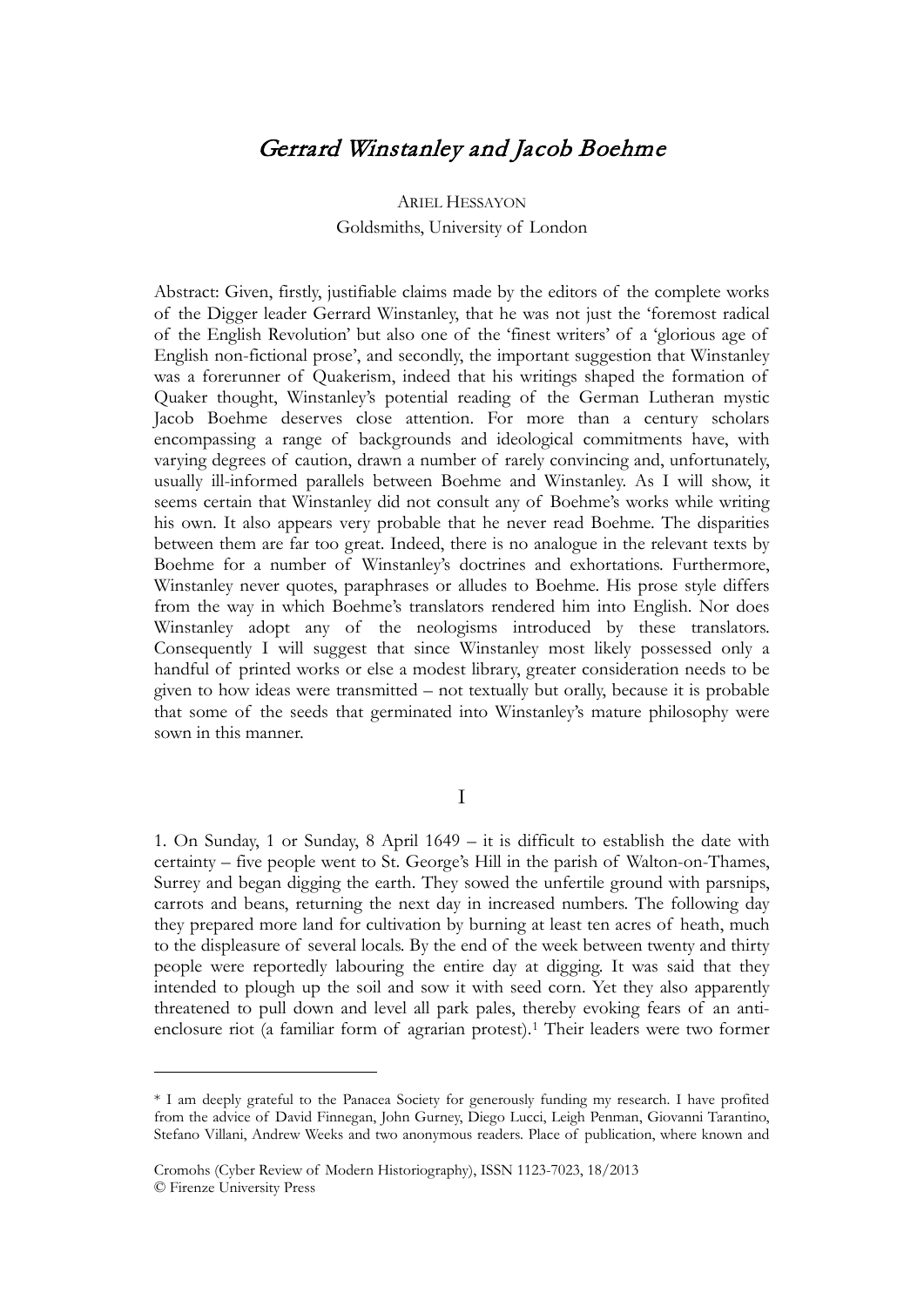$\overline{a}$ 

apprentices of the Merchant Taylors' Company, William Everard (1602?–*fl*.1651) and Gerrard Winstanley (1609–1676). Everard seems to have been a Parliamentarian spy during the Civil War, was implicated in a plot to kill Charles I, gaoled and subsequently cashiered from the army. Thereafter he was imprisoned by the bailiffs of Kingston in Surrey, accused of blasphemously denying God, Christ, the authenticity of the Scriptures and the efficacy of prayer, and then charged with interrupting a church service in a threatening manner. He also called himself a prophet and was portrayed as a mad man.[2](#page-1-0) Winstanley came from Wigan and had learned his trade in London, where he can be connected with resolutely Presbyterian networks during the early 1640s. His business, however, had been severely disrupted by wartime, reducing him to bankruptcy. Afterwards with his wife Susan he relocated to Cobham in Surrey, supporting himself as a grazier by pasturing cattle, harvesting winter fodder and digging peat on waste land – for which he and several others were fined by the local manorial court (as inhabitants they lacked the customary rights of tenants to take fuel from the commons).[3](#page-1-0)

2. Everard justified the new communal experiment with a vision, $4$  while Winstanley declared that during a trance he had heard the words '*Worke together. Eat bread together*'.[5](#page-1-0) St. George's Hill was revealed as the place where by their righteous labour and the sweat of their brows work should begin in making the Earth '*a common Treasury of livelihood to whole mankind*'.[6](#page-1-0) Nonetheless, complaints were soon made to the authorities against these supposedly distracted, crack brained, 'disorderly & tumultuous sort of people' and fearing a royalist rendezvous gathered under cover of the commotion caused by such 'ridiculous' activities, the Council of State dispatched

2 Firth (ed.), *Clarke Papers*, vol. 2, pp. 210, 212; *Mercurius Pragmaticus* (17–24 April 1649), sig. A3; Ariel Hessayon, 'Everard, William (*bap*. 1602?, *d*. in or after 1651)', *ODNB*.

5 *Complete Works of Winstanley*, vol. 1, p. 513.

6 *Complete Works of Winstanley*, vol. 2, p. 80.

<span id="page-1-0"></span>unless otherwise stated, is London. The year is taken to begin on 1 January and English dates are 'old style'. I alone am responsible for any mistakes or shortcomings.

<sup>1</sup> Charles Firth (ed.), *The Clarke Papers. Selections from the Papers of William Clarke, Secretary to the Council of the Army, 1647–1649*, Camden Society (4 vols., 1891–1901), vol. 2, pp. 209–11; *CSPD 1649–50*, p. 95; *Perfect Occurences of Every Daies iournall in Parliament*, no. 120 (13–20 April 1649), p. 450; *A Modest Narrative of Intelligence*, no. 3 (14–21 April 1649), p. 20; *A Perfect Diurnall of Some Passages in Parliament*, no. 298 (16–23 April 1649), p. 2441.

<sup>3</sup> J.D. Alsop, 'Ethics in the Marketplace: Gerrard Winstanley's London Bankruptcy, 1643', *Journal of British Studies*, 28 (1989), pp. 97–119; R.J. Dalton, 'Gerrard Winstanley: the experience of fraud 1641', *Historical Journal*, 34 (1991), pp. 973–84; J.D. Alsop, 'Gerrard Winstanley: A Reply', *Historical Journal*, 38 (1995), pp. 1013–15; J.C. Davis and J.D. Alsop, 'Winstanley, Gerrard (*bap*. 1609, *d*. 1676)', *ODNB*; John Gurney, *Brave community. The Digger movement in the English Revolution* (Manchester, 2007), pp. 49–53, 62– 89; Thomas Corns, Ann Hughes and David Loewenstein (eds.), *The Complete Works of Gerrard Winstanley* (2 vols., Oxford, 2009), vol. 1, pp. 9, 10–11.

<sup>4</sup> Anon., *The Declaration and Standard of the Levellers of England* (1649), p. 2; *A Perfect Diurnall of Some Passages in Parliament*, no. 298 (16–23 April 1649), pp. 2448–49, reprinted in Joad Raymond (ed.), *Making the News: An Anthology of the Newsbooks of Revolutionary England 1641–1660* (Moreton-in-Marsh, 1993), pp. 392–93; *The Moderate Intelligencer*, no. 214 (19–26 April 1649), pp. 2001–02.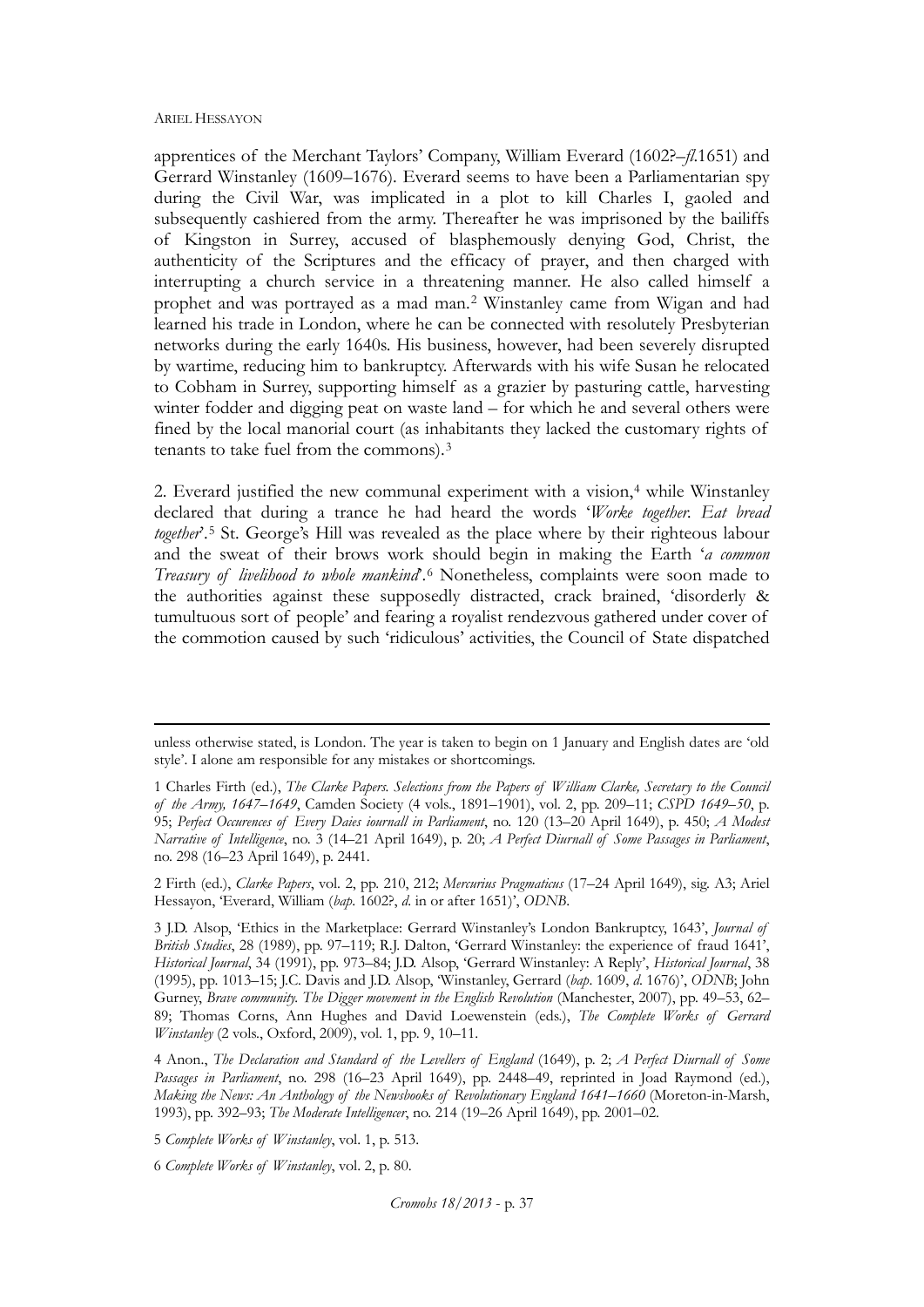two cavalry troops to investigate.[7](#page-2-0) Brought before Lord General Thomas Fairfax at Whitehall on 20 April, Everard and Winstanley refused to remove their hats in deference. Everard, moreover, allegedly asserted during questioning that he was of the race of the Jews and that the people's liberties had been lost since the Norman Conquest. Though the Diggers adhered to the Golden Rule (to do unto others as they would have done unto them), intending to perform gospel injunctions by feeding the hungry and clothing the naked, Walton's inhabitants were predominantly hostile to their message.<sup>[8](#page-2-0)</sup> Opposition took various forms: the Diggers' plantation was trampled down,<sup>[9](#page-2-0)</sup> their wooden houses burned, cart sabotaged, a draught horse maimed and cattle driven away;<sup>[10](#page-2-0)</sup> clothing, linen and food was stolen; men and a boy were victims of physical violence;<sup>[11](#page-2-0)</sup> enemies filed suits for trespass against them in Kingston's court; several were imprisoned in Walton church and one in Kingston gaol.[12](#page-2-0) These obstacles proved insurmountable and after less than twenty-one weeks the Diggers reluctantly abandoned their efforts. A new colony established on the Little Heath in neighbouring Cobham sometime in late August endured for approximately thirty-four weeks until mid-April 1650 when the Diggers were forcibly evicted. Other communities founded at Iver (Buckinghamshire) and Wellingborough (Northamptonshire) were also short-lived, while too little is known of alleged Digger activity at Barnet (maybe Friern Barnet, Middlesex), Dunstable (Bedfordshire) and Enfield (Middlesex), or at unidentified locations in Gloucestershire (possibly

<span id="page-2-0"></span><sup>7</sup> *The Kingdomes Faithfull and Impartiall Scout*, no. 13 (20–27 April 1649), p. 97, reprinted in David Petegorsky, *Left-Wing Democracy in the English Civil War: A Study of the Social Philosophy of Gerrard Winstanley* (1940; reprinted, Stroud, 1995), p. 164, and in Raymond (ed.), *Making the News*, p. 394; *A Perfect Summary of an Exact Diary of some Passages of Parliament*, no. 13 (16–23 April 1649), pp. 131–32; *Mercurius Pragmaticus (for King Charles II)* (17–24 April 1649), no pagination; *The Impartiall Intelligencer, containing A Perfect Collection of the Weekly Passages in Parliament*, no. 8 (18–25 April 1649), pp. 60–61; Firth (ed.), *Clarke Papers*, vol. 2, pp. 209–12; BL, Add. MS 37,344 fol. 283r, printed in Bulstrode Whitelocke, *Memorials of the English affairs* (1682; 1732 edn.), p. 396; *Complete Works of Winstanley*, vol. 1, p. 29.

<sup>8</sup> Anon., *Declaration and Standard of the Levellers*, pp. 2–3; *Modest Narrative of Intelligence* (14–21 April 1649), p. 23; *Perfect Diurnall* (16–23 April 1649), pp. 2448–49; *The Kingdomes Weekly Intelligencer*, no. 308 (17–24 April 1649), pp. 1333–34; *The Moderate*, no. 41 (17–24 April 1649), sig. ff; *Perfect Weekly Account* (18–25 April 1649), pp. 454–55; *Perfect Occurences of Every Daies iournall in Parliament*, no. 121 (20–27 April 1649), pp. 987–88; *Kingdomes Faithfull and Impartiall Scout* (20–27 April 1649), pp. 97–98, 101; Anon., *The Speeches of Lord General Fairfax and the Officers of the Armie to the Diggers at St Georges Hill in Surrey* (1649), p. 40.

<sup>9</sup> *Perfect Diurnall* (16–23 April 1649), last page; *Kingdomes Faithfull and Impartiall Scout* (20–27 April 1649), p. 100; *A Modest Narrative of Intelligence*, no. 4 (21–28 April 1649), p. 32; J. Gurney, 'Gerrard Winstanley and the Digger movement in Walton and Cobham', *Historical Journal*, 37 (1994), pp. 775– 85; Gurney, *Brave community*, pp. 153–65.

<sup>10</sup> *Mercurius Republicus*, no. 1, (22–29 May 1649), p. 5; Gurney, *Brave community*, p. 153.

<sup>11</sup> *Complete Works of Winstanley*, vol. 2, pp. 59–61; *The Moderate Messenger*, no. 8 (11–15 June 1649), pp. 58–60; Gurney, *Brave community*, pp. 157–58.

<sup>12</sup> *Complete Works of Winstanley*, vol. 1, pp. 32–34; *The Perfect Weekly Account* (18–25 July 1649), p. 352, reprinted in Petegorsky, *Left-Wing Democracy*, p. 172 n. 1; *The Kingdomes Faithful and Impartial Scout*, no. 26 (20–27 July 1649), p. 213; Gurney, *Brave community*, pp. 161–63.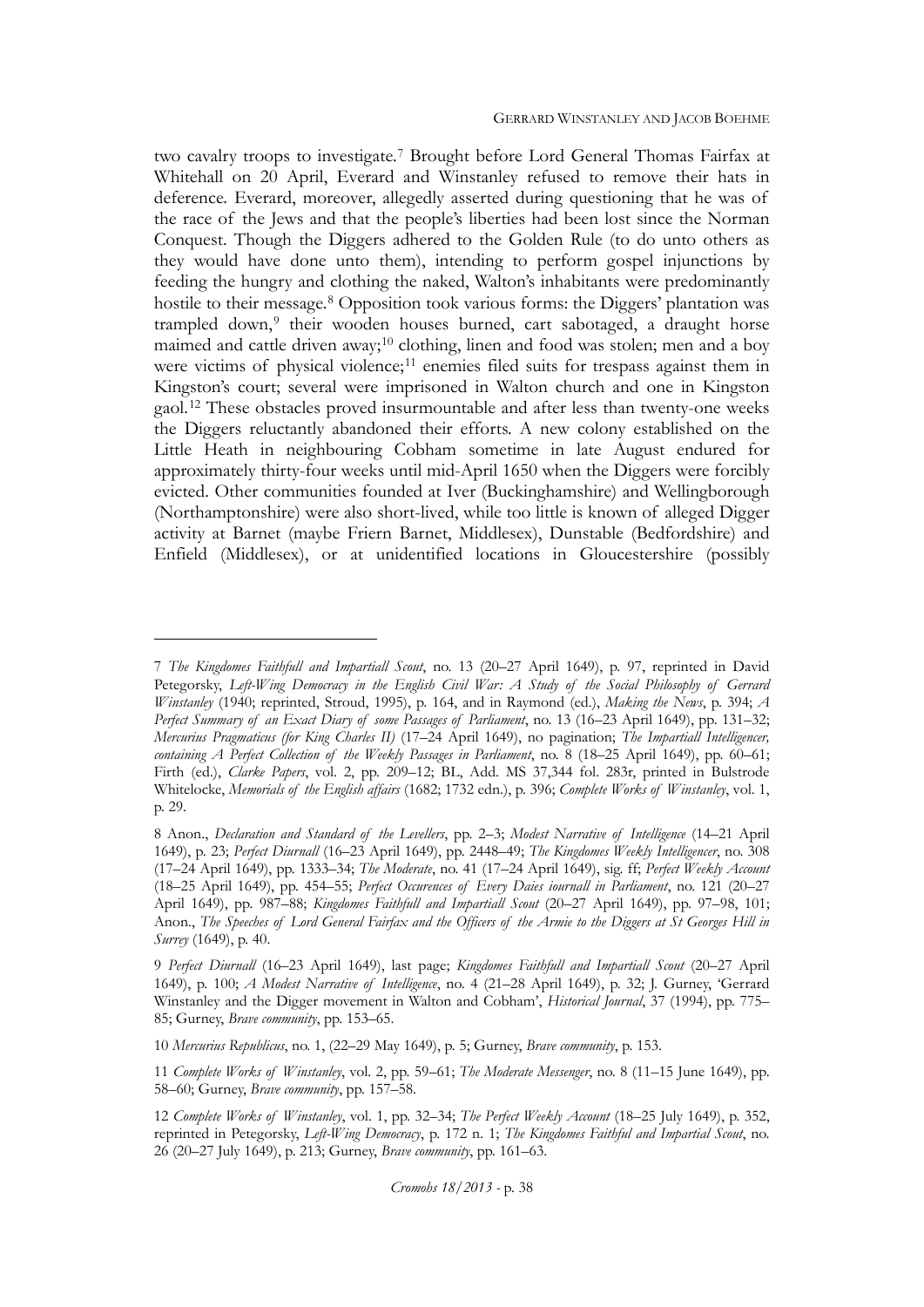Slimbridge and Frampton), Kent (plausibly Cox Heath, Cox Hall or Cock Hill), Leicestershire (perhaps Husbands Bosworth) and Nottinghamshire.[13](#page-3-0)

3. Unlike the Levellers, whose memory was invoked and appropriated by radicals in the late eighteenth century as part of their republican heritage, traces of the Diggers almost vanished. Indeed, not until the growth of bourgeois Liberal, Socialist and Marxist inspired historical studies did they begin to merit extensive discussion. Since then the Diggers have been successively appropriated, first by campaigners for public ownership of land and Protestant nonconformist believers in peaceful co-existence, subsequently in the service of new political doctrines that have sought legitimacy partly through emphasizing supposedly shared ideological antecedents. Recently they have even been insensitively incorporated within a constructed Green heritage.<sup>[14](#page-3-0)</sup> All of which is a remarkable legacy for a defeated movement and for Winstanley himself, whose extant writings were published (several in more than one edition) between 1648 and 1652.

4. Indeed given that Winstanley was – in Mark Kishlansky's memorable if somewhat facile formulation – 'a small businessman who began his career wholesaling cloth, ended it wholesaling grain, and in between sandwiched a mid-life crisis of epic proportions', there is a case to be made that his significance has been overinflated.[15](#page-3-0) Moreover, the Diggers' long-term political, religious, economic, social and literary impact was negligible – at least until the late nineteenth century. These views sit comfortably with the so-called revisionist interpretation of early modern England, whose practitioners have stressed consensus and contingency rather than class or ideological conflict in their analysis of political and religious instability. One outcome of this approach has been the attempted marginalisation of radicalism during the English Revolution. Thus prominent figures within what might be termed the canonical English radical tradition (itself largely a twentieth-century historical construction) have been regarded as unrepresentative of the conforming, traditionalist, uncommitted majority; their extreme opinions apparently advocated for only a brief period of their lives; their influence upon society supposedly exaggerated both by panicked political elites and skilled propagandists preying on fears of property damage or cautioning against introducing religious toleration and its corollary, moral dissolution (abhorrent beliefs begat aberrant behaviour). And yet there is a strong argument to be made that Winstanley's heterodox religious views were not an unexpected aberration but the product of a spiritual journey with distinct puritan and General Baptist phases. Recoverable through reminiscences, citations, allusions, suggestive parallels and circumstantial evidence, this indicates that Winstanley's religious radicalism was more deep-rooted and of longer duration than the brief hiatus currently allowed by revisionists.[16](#page-3-0) Likewise, the importance of

<span id="page-3-0"></span><sup>13</sup> Gurney, *Brave community*, pp. 184–90.

<sup>14</sup> A. Hessayon, 'Restoring the Garden of Eden in England's Green and Pleasant Land: The Diggers and the Fruits of the Earth', *Journal for the Study of Radicalism*, 2, no. 2 (2008), pp. 1–25.

<sup>15</sup> Mark Kishlansky, *A Monarchy Transformed. Britain 1603–1714* (Harmondsworth, 1996), p. 196.

<sup>16</sup> A. Hessayon, 'Early Modern Communism: The Diggers and Community of Goods', *Journal for the Study of Radicalism*, 3, no. 2 (2009), pp. 1–49; A. Hessayon, 'Gerrard Winstanley, radical reformer', in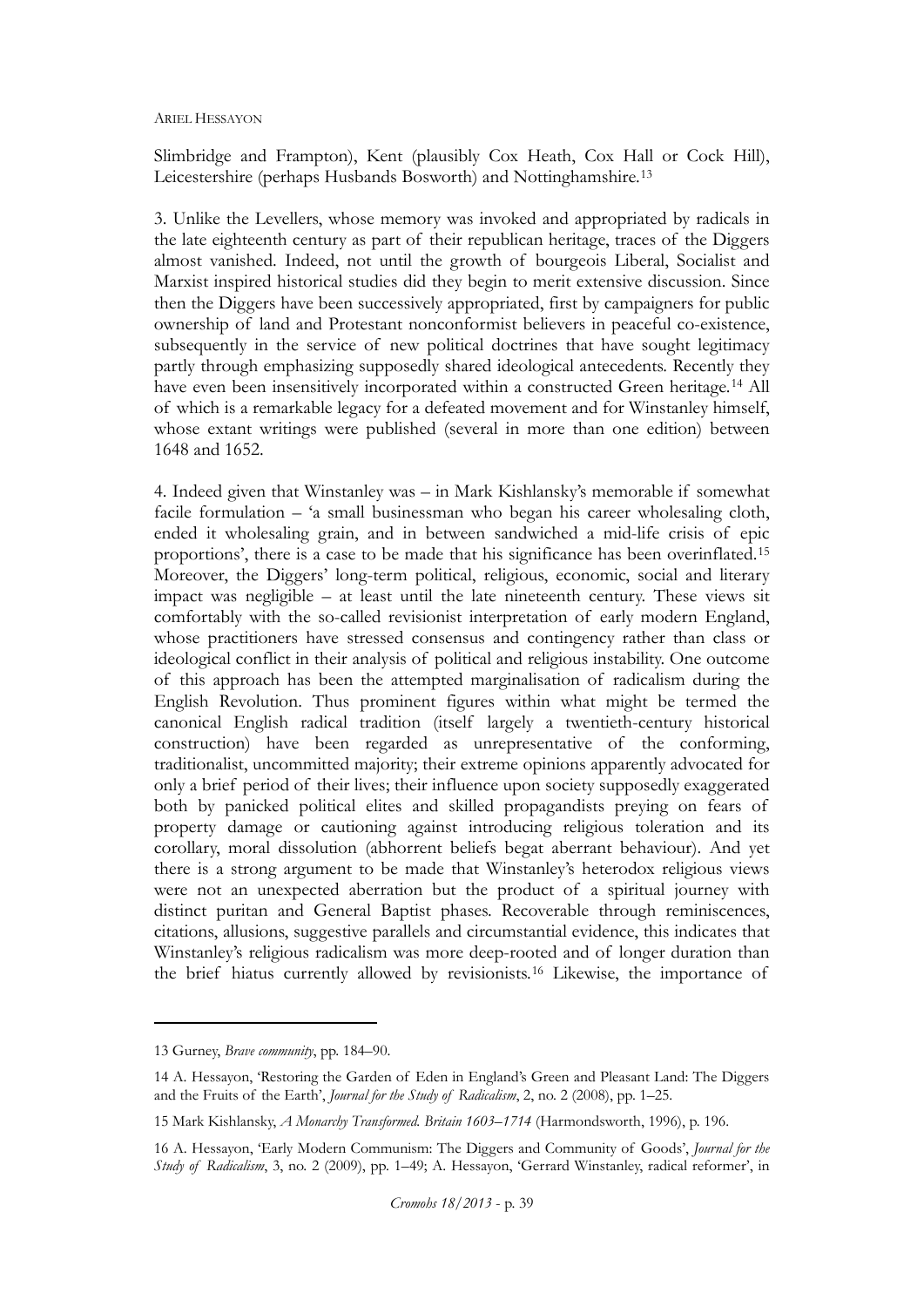Winstanley's death and burial as a Quaker – something once questioned – cannot be understated. Several contemporary critics even believed that Winstanley's works shaped the formation of Quaker thought.[17](#page-4-0) So given the justifiable claims made by the editors of *The Complete Works of Gerrard Winstanley* (2009) that he was not just the 'foremost radical of the English Revolution' but also one of the 'finest writers' of a 'glorious age of English non-fictional prose', his potential reading of the German Lutheran mystic Jacob Boehme (*c*.1575–1624), also known as 'Teutonicus Philosophus', deserves close attention.[18](#page-4-0)

5. Between 1645 and 1662 most of Boehme's treatises and the majority of his letters were printed in English translation at London. Moreover, two shorter pieces were rendered from English into Welsh by Morgan Llwyd of Wrexham in 1655.[19](#page-4-0) These translations need to be located within the broader framework of a loosely coordinated effort to issue and disseminate writings by continental European Anabaptists, alchemists, astrologers, mystics, spiritual reformers and radical theologians during a crucial moment of English history, and elsewhere I have discussed at greater length why Boehme's writings were turned into English and shown the mechanisms behind this process.[20](#page-4-0) Among his followers there circulated a garbled story that Charles I had been the main patron of the venture before his execution in January 1649. Some also maintained, probably correctly, that after the restoration of the monarchy in 1660 the remaining works were brought out under the auspices of Philip Herbert, fifth Earl of Pembroke. In their eyes this tradition of royal and aristocratic support gave the undertaking prestige. Yet it simplifies developments, obscuring the involvement of a number of people with common aims. Actually there were three overlapping phases. Initially several individuals with knowledge of Latin or German received abstracts of Boehme's teachings or selected treatises from their associates in Amsterdam. Then manuscript translations were made from German and Latin versions of works published at Amsterdam, as well as from copies of the original texts. These circulated privately in much the same way as had the writings of the German-Dutch mystic Hendrik Niclaes (1502?–*c*.1580) and other conspicuous members of his heretical sect known as the Family of Love.

 $\overline{a}$ 

20 A. Hessayon, '"The Teutonicks writings": translating Jacob Boehme into English and Welsh', *Esoterica*, 9 (2007), pp. 129–65 <http://www.esoteric.msu.edu/VolumeIX/EsotericaIX.pdf>.

<span id="page-4-0"></span>Ariel Hessayon and David Finnegan (eds.), *Varieties of seventeenth- and early eighteenth-century English radicalism in context* (Aldershot, 2011), pp. 87–112.

<sup>17</sup> Gurney, *Brave community*, pp. 134–35, 217, 221; *Complete Works of Winstanley*, vol. 1, pp. 23, 59, 71.

<sup>18</sup> *Complete Works of Winstanley*, vol. 1, p. 65.

<sup>19</sup> Margaret Bailey, *Milton and Jakob Boehme: A study of German Mysticism in Seventeenth-Century England* (New York, 1914); Reginald Maxse, 'The reception of Jacob Boehme in England in the XVII and XVIII centuries', unpublished Oxford University B.Litt. thesis, 1934; Wilhelm Struck, *Der Einfluss Jakob Boehmes auf die Englische Literatur des 17. Jahrhunderts* (Berlin, 1936); Nils Thune, *The Behmenists and the Philadelphians: A Contribution to the Study of English Mysticism in the 17th and 18th Centuries*, trans. G.E. Björk (Uppsala, 1948); Serge Hutin, *Les disciples anglais de Jacob Boehme aux XVIIe et XVIIIe siècles* (Paris, 1960); Nigel Smith, *Perfection Proclaimed: Language and Literature in English Radical Religion 1640–1660* (Oxford, 1989), pp. 185–225; Brian Gibbons, *Gender in Mystical and Occult Thought: Behmenism and its Development in England* (Cambridge, 1996); A. Hessayon, 'Jacob Boehme and the early Quakers', *Journal of the Friends Historical Society*, 60 (2005), pp. 191–223; Ariel Hessayon, *'Gold Tried in the Fire'. The Prophet TheaurauJohn Tany and the English Revolution* (Aldershot, 2007), pp. 284–324.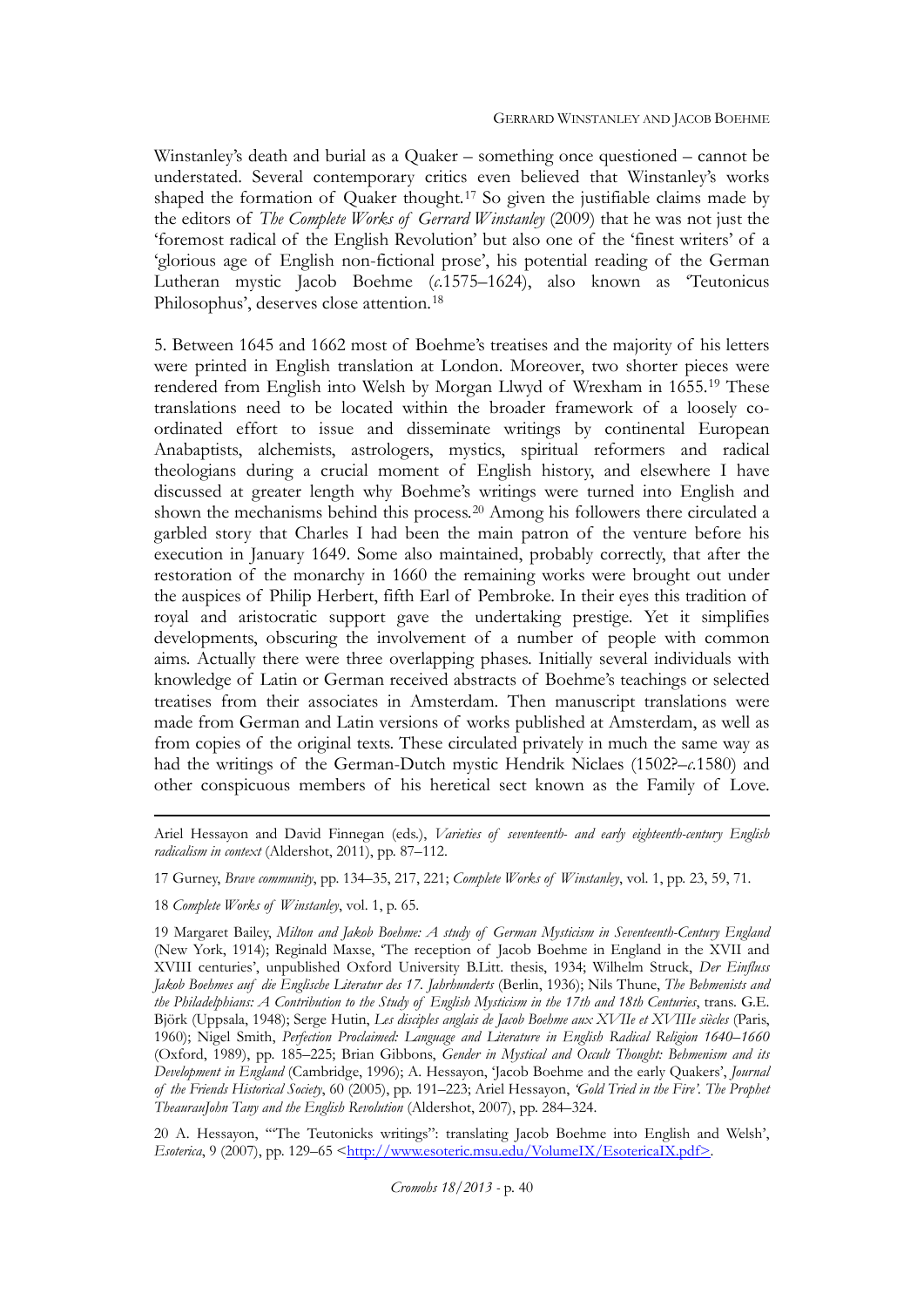Finally there was an organized scheme for publishing the extant corpus. While some of the cost was met by the translators themselves, it is clear that Samuel Hartlib, a Prussian émigré resident in London since 1628, and members of his circle acted as go-betweens by using agents to purchase books, subsequently shipping them to England.

6. Hartlib's circle, as is well known, promoted reconciliation between the Protestant churches and planned to establish a University in London with a College for Oriental studies to assist with the conversion of the Jews to Christianity. They also advocated educational and medical reform, as well as disseminating the Moravian exile Johannes Amos Comenius's theories concerning universal knowledge (pansophy) and the importance of translation as a first step towards establishing communication through a common tongue.[21](#page-5-0) Although it had gone unheeded by many of his compatriots, Boehme's announcement of the dawn of a new reformation thus chimed with the Hartlibians' vision of universal reformation. Similarly, Boehme's principal English translator, the barrister and linguist John Sparrow (1615–1670), had hoped his public-spirited efforts would be rewarded with the settlement of religious controversies and the disappearance of sects and heresies. It was, however, to prove a vain hope. Instead of the promised 'Day of Pentecost', when the '*true sence and meaning of all Languages*' would be united into one tongue, there was a new Babel.<sup>[22](#page-5-0)</sup> Indeed, Boehme's readers responded in largely unforeseen ways: sometimes with enthusiasm but on other occasions with exasperation, ambivalence and even revulsion. A handful were convicted of blasphemy, others formed spiritual communities, while others still fulminated against what they regarded as Boehme's incomprehensible nonsense and vile falsehoods.

7. All the same, as I am in the process of suggesting elsewhere, engagement with Boehme's teachings was more extensive than has usually been recognised even if his influence was neither straightforward nor always easy to untangle from the wider tradition of continental mystical, prophetic and visionary writing that he epitomised.[23](#page-5-0) The contribution of various intermediaries, patrons, translators, biographers, printers, publishers and booksellers was crucial in facilitating the project through which Boehme's texts were copied, rendered into English, issued and transmitted. Furthermore, uncovering the translators' social networks discloses their ties through kinship and friendship, as well as shared professional and commercial interests. Indeed, these extensive connections, which included sympathetic publishers, largely explain why Boehme's works were acquired so readily in printed English translations and later selectively rendered into Welsh. Moreover, it should be remembered that this was at a time when legislation empowered civil and military

<span id="page-5-0"></span><sup>21</sup> George Turnbull, *Hartlib, Dury and Comenius. Gleanings from Hartlib's papers* (Liverpool, 1947); Charles Webster, *The Great Instauration: Science, Medicine and Reform, 1626–1660* (1975); Mark Greengrass, Michael Leslie and Timothy Raylor (eds.), Samuel Hartlib & Universal Reformation: Studies in Intellectual *Communication* (Cambridge, 1994).

<sup>22</sup> Jacob Boehme, *XL. Qvestions Concerning the Soule*, trans. J[ohn] S[parrow] (1647), 'To the Reader'; Jacob Boehme, *Signatura Rerum*, trans. J[ohn] Ellistone (1651), sig. A3r-2.

<sup>23</sup> Ariel Hessayon, *Jacob Boehme's theology and the reception of his writings in the English-speaking world: the seventeenth century* (forthcoming).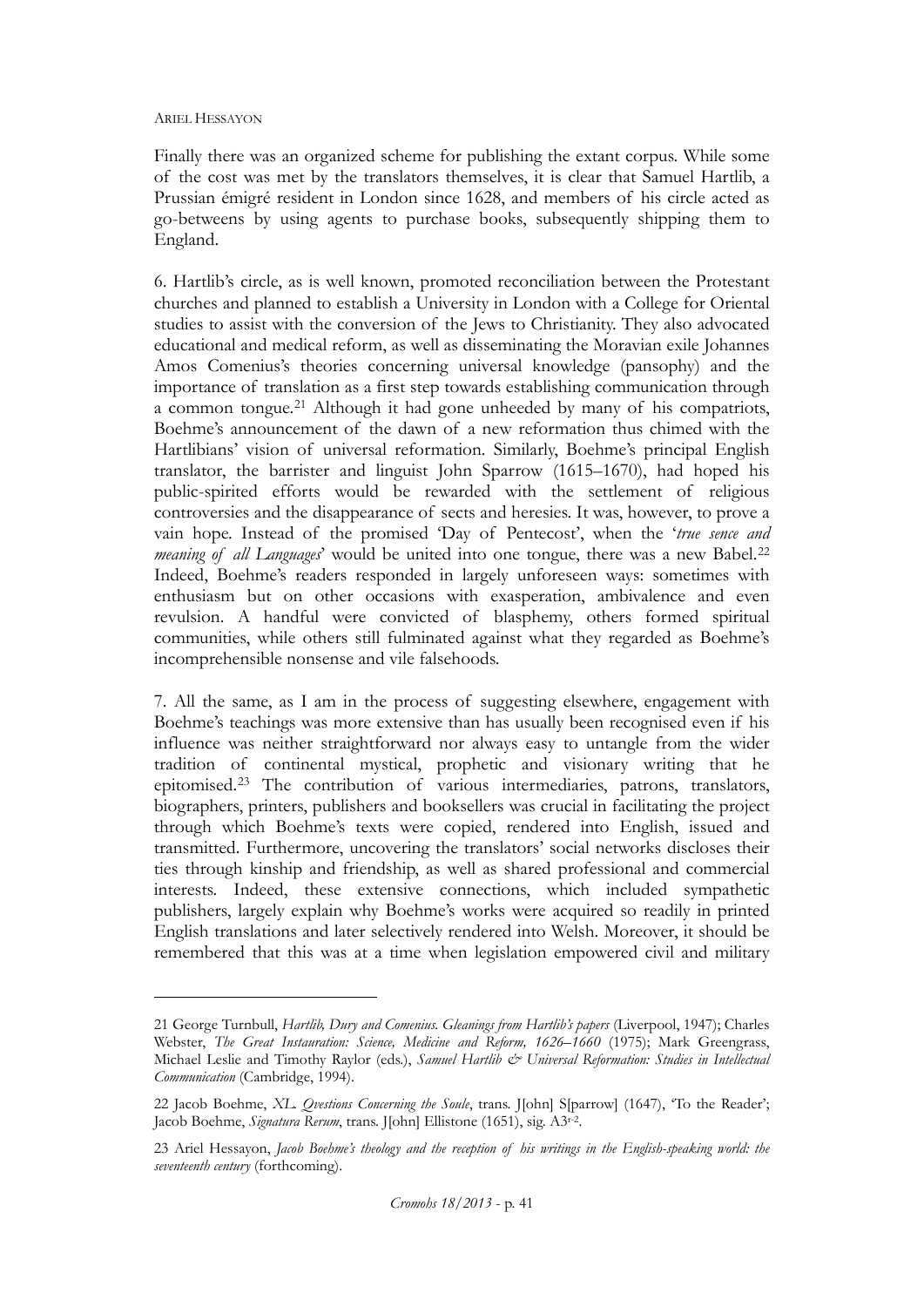officials to fine or imprison the authors, printers, publishers and booksellers of unlicensed material. This repressive element of post-publication censorship doubtless prompted strategies to avoid punishment: spurious imprints, anonymity, pseudonymity and varying degrees of self-censorship. While Boehme's writings were not suppressed – the copyright of seven books was entered in the Stationers' Register – it is worth emphasising that a few of his readers were punished by authority.[24](#page-6-0) Among the most notable was Dr John Pordage, ejected out of the rectory of Bradfield, Berkshire, whom we shall encounter later.[25](#page-6-0)

## II

8. Like Boehme, who claimed he had not received instruction from men nor knowledge from reading books, but had written instead 'out of my own Book which was opened in me, being the Noble similitude of God', Winstanley too insisted that he had been moved to write and speak by the inner light rising up within him. These 'inward workings' of the Holy Spirit were freely received and everything that he had written concerning 'Digging' he had neither read 'in any book' nor heard from someone's mouth.[26](#page-6-0) Elsewhere Winstanley prefaced or interspersed his writings with similar avowals.<sup>[27](#page-6-0)</sup> Another comparison can – and has – been made with the Quaker leader George Fox's exultant recollection of being shown by the Lord how those who were 'faithful to him in the power and light of Christ' would 'come up into that state in which Adam was before he fell'. Despite evident differences between them, the Quaker historian Rufus Jones felt that Winstanley and Fox shared enough in common to propose that both men bore 'the marks of direct influence from Boehme'.[28](#page-6-0) Jones's later work envisaged the Quakers as 'one of the great historical results' of a 'slowly maturing movement' initiated on the continent in the sixteenth century by assorted individuals characterised by their love of mysticism and devotion to what they variously comprehended as God's indwelling presence. The most notable of these so-called Spiritual Reformers were Hans Denck (*d*.1527), Sebastian Franck (1499–1542), Caspar Schwenckfeld (1490–1561), Sebastian Castellio (1515– 1563), Valentin Weigel (1533–1588) and Boehme. Since Jones deemed Winstanley an important forerunner of Quakerism he accordingly positioned Winstanley within this tradition.[29](#page-6-0)

<span id="page-6-0"></span><sup>24</sup> G.E. Briscoe Eyre, H.R. Plomer and C.R. Rivington (eds.), *A Transcript of the Registers of the Worshipful Company of Stationers from 1640 to 1708* (3 vols., privately printed, 1913–14), vol. 1, pp. 248, 268, 281, 309, 459, vol. 2, p. 91.

<sup>25</sup> Ariel Hessayon, 'Pordage, John (*bap*. 1607, *d*. 1681)', *ODNB*.

<sup>26</sup> Jacob Boehme, *The Epistles of Jacob Behmen*, trans. J[ohn] E[llistone] (1649), 2.10, 14, pp. 20, 21; *Complete Works of Winstanley*, vol. 1, pp. 98–99.

<sup>27</sup> *Complete Works of Winstanley*, vol. 1, pp. 104, 513, 567, vol. 2, p. 80; Rufus Jones, *Studies in Mystical Religion* (1909), pp. 493–94; Gurney, *Brave community*, p. 94.

<sup>28</sup> George Fox, *Journal of George Fox*, ed. John Nickalls (Cambridge, 1952; reprinted, London, 1986), p. 27; Jones, *Studies in Mystical Religion*, p. 495.

<sup>29</sup> Rufus Jones, *Spiritual Reformers in the 16th and 17th Centuries* (1914; reprinted, Gloucester, MA, 1971), pp. xxix–xxxi, 337; cf. Eduard Bernstein, *Cromwell and Communism. Socialism and Democracy in the Great English Revolution* (Stuttgart, 1895), trans. H.J. Stenning (1930; reprinted, Nottingham, 1980), p. 230;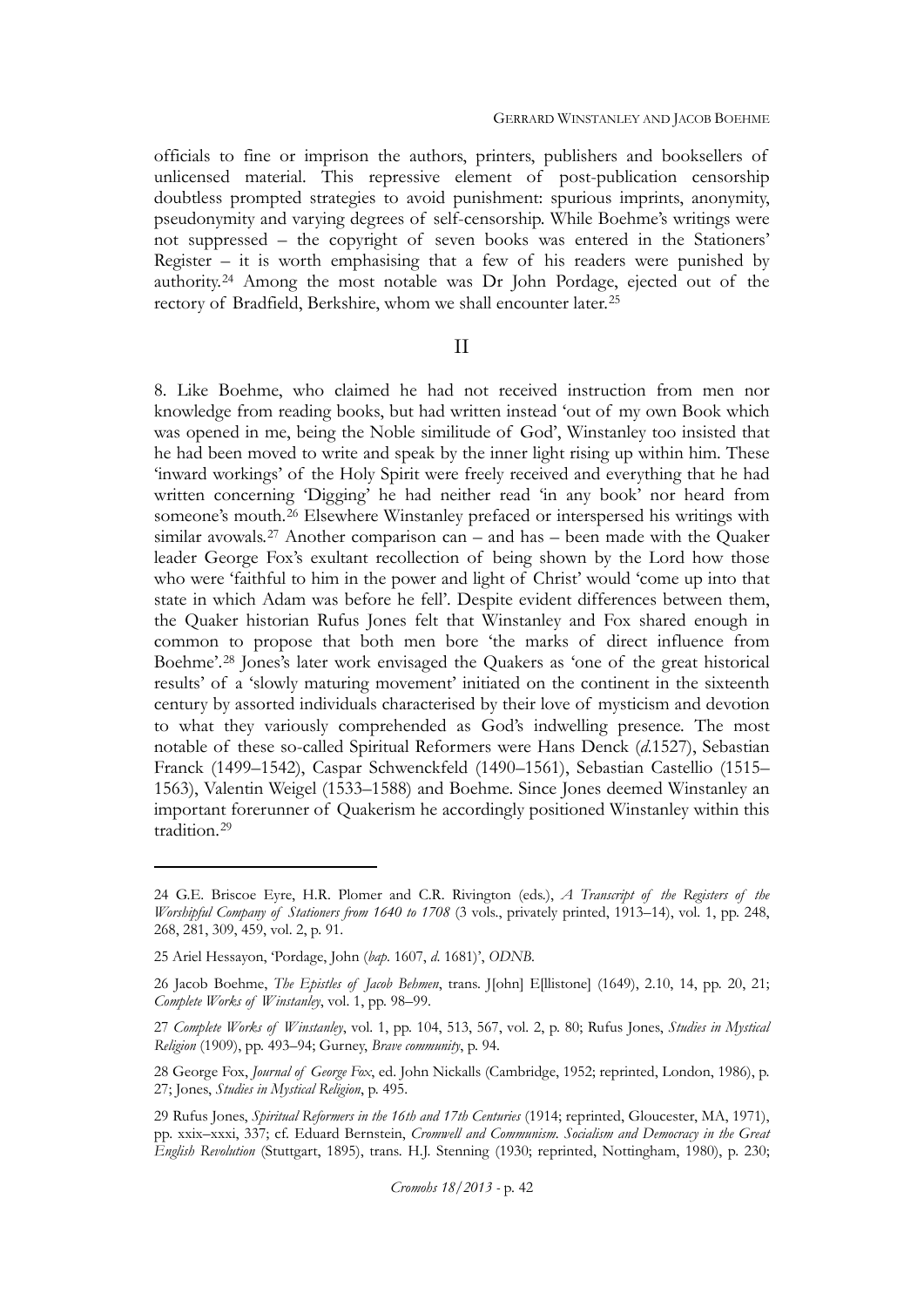$\overline{a}$ 

9. The outlines of Jones's fully developed thesis – which owed something to his predecessors' suggestions – were widely accepted until the mid-1940s. In particular, it seems to have prompted Margaret Bailey to assert that Winstanley's writings clearly showed 'the strong influence of Boehme' and David Petegorsky to acknowledge it may be possible to detect Boehme's 'particular influence' on Winstanley. All the same, it proved harder to demonstrate the precise nature of this relationship. Instead, Petegorsky pointed to 'the environment of the age', arguing that the vibrant atmosphere of the English Civil War was charged with 'currents of mystical, pantheistic and humanistic thought' which had their origins in the Spiritual Reformers' vivifying writings. Supposedly these had been transported to England by radical Protestant German refugees fleeing religious persecution in their homeland, circulated in manuscript, and then popularised through printed English translations and sermons by John Everard (*c*.1584–1640/1), Doctor of Divinity and sometime lecturer at St. Martin-in-the-Fields, Westminster and then St. Mary Abbots, Kensington.[30](#page-7-0) George Sabine of Cornell University, editor of most of *The Works of Gerrard Winstanley* (1941), agreed: 'Winstanley certainly did not stand alone'. Rather he was the product of a distinctive milieu; what John Gurney has more recently termed a 'radical and heterodox tradition of religious mysticism' which included, along with Boehme, texts by the Family of Love's founder Hendrick Niclaes, Sebastian Franck's *The Forbidden Fruit: or, a treatise Of the Tree of Knowledge of Good and Evill* (1640, 1642), the anonymous *Theologia Germanica* (1646, 1648), and *The single Eye* (1646) by Cardinal Nicholas of Cusa  $(1401-1464).$ <sup>[31](#page-7-0)</sup>

10. While *The Forbidden Fruit* was issued by Benjamin Allen, *Theologia Germanica* by John Sweeting and *The single Eye* by John Streater (*c*.1620–1677), Tom Hayes has suggested that Winstanley may have become familiar with works by Boehme and Niclaes through a common publisher.<sup>[32](#page-7-0)</sup> This was Giles Calvert (1615–1663), a freeman of the London Stationers' Company who by May 1644 was working as a bookseller at the sign of the 'Black-spread-Eagle' at the west end of St. Paul's Cathedral. Calvert issued or sold, individually or in partnership, more than 475 known different publications, or an estimated 813 titles in all, which was almost 9% of the published output of London booksellers from 1641 to 1662.[33](#page-7-0) His name

<span id="page-7-0"></span>Lewis Berens, *The Digger Movement in the Days of the Commonwealth as revealed in the Writings of Gerrard Winstanley* (1906), p. 43 n. 1.

<sup>30</sup> Bailey, *Milton and Boehme*, pp. 112–14; Petegorsky, *Left-Wing Democracy*, pp. 64, 125–26.

<sup>31</sup> George Sabine (ed.), *The Works of Gerrard Winstanley. With an appendix of documents relating to the Digger Movement* (Ithaca, NY, 1941), pp. 22, 28–30; Gurney, *Brave community*, pp. 90–91, 94; cf. P. Elmen, 'The theological basis of Digger Communism', *Church History*, 23 (1954), p. 215; Robert Kenny (ed.), *The Law of Freedom in a Platform or, True Magistracy Restored* (New York, 1973), pp. 22–23.

<sup>32</sup> Thomas W. Hayes, *Winstanley the Digger. A Literary Analysis of Radical Ideas in the English Revolution* (Cambridge, MA, 1979), pp. 24, 67; cf. M. Brod, 'A Radical Network in the English Revolution: John Pordage and His Circle, 1646–54', *English Historical Review*, 119 (2004), p. 1235; Gurney, *Brave community*, p. 114 n. 31.

<sup>33</sup> Ariel Hessayon, 'Calvert, Giles (*bap*. 1612, *d*. 1663)' [sic], *ODNB*; Mario Caricchio, *Religione, politica e commercio di libri nella rivoluzione inglese. Gli autori di Giles Calvert* (Genoa, 2003); M. Caricchio, 'News from the New Jerusalem: Giles Calvert and the Radical Experience', in Hessayon and Finnegan (eds.), *Varieties of English radicalism*, pp. 69–86.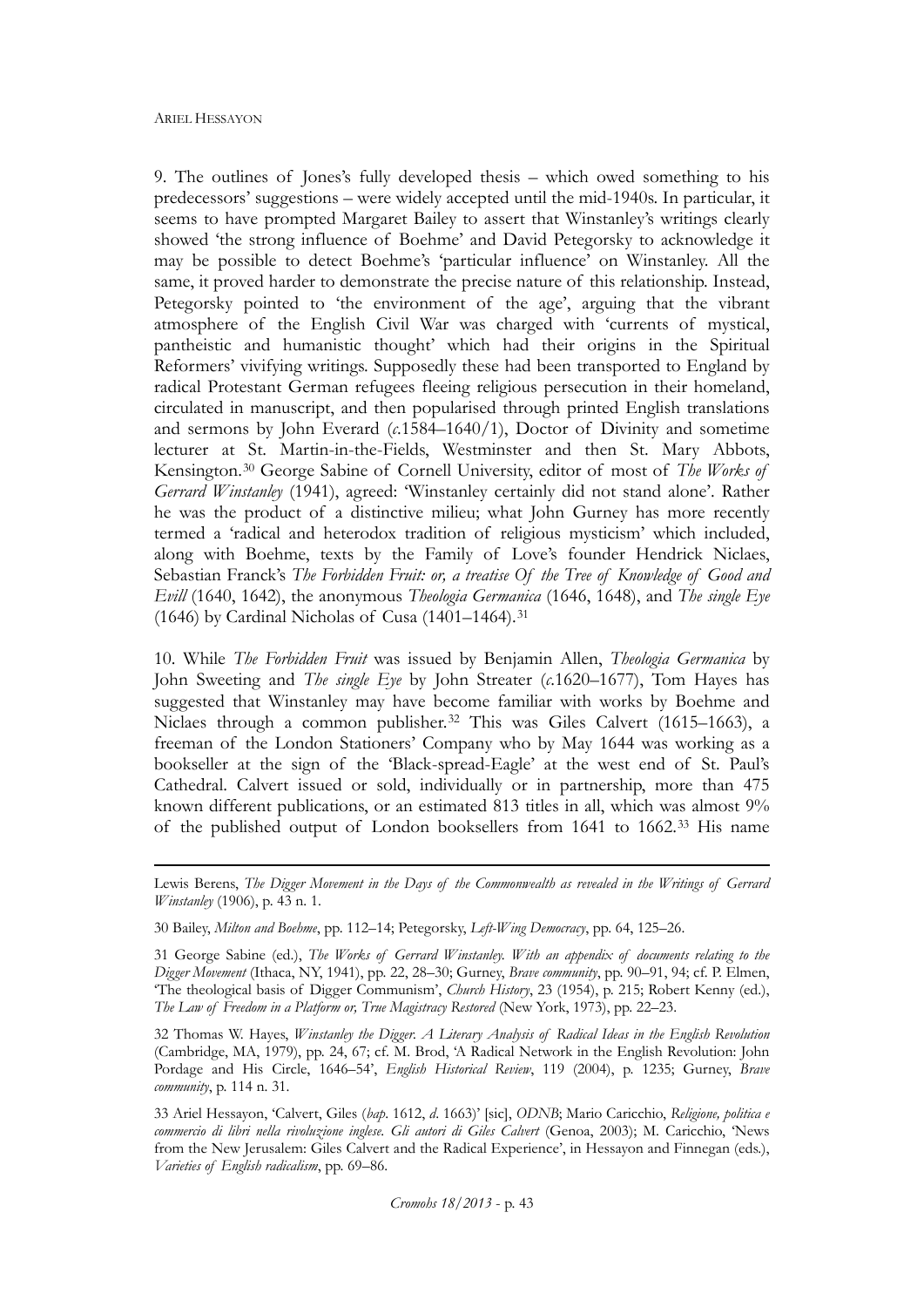appears on the first edition title-pages of three of Winstanley's five pre-Digger tracts, and he also published a second corrected edition of all five works as *Several Pieces Gathered into one Volume* (preface dated 20 December 1649), together with the majority of Winstanley's Digger writings.[34](#page-8-0) By the beginning of the old style year 1652 (25 March), when Winstanley's extant published literary activities ceased, Calvert had issued more than 260 titles.[35](#page-8-0) Of these two were by Boehme, *The Epistles of Jacob Behmen* (1649) and *Signatura Rerum* (1651); and two by Niclaes, *Revelatio Dei* (1649) and *The prophecy of the spirit of love* (1649).<sup>[36](#page-8-0)</sup> Boehme, in other words, constituted a tiny fraction of Calvert's output during the period under discussion. Indeed, it was not Calvert but rather Humphrey Blunden (1609–*fl*.1654) who was then Boehme's main publisher; a man, it must be emphasised, with whom Winstanley cannot be linked.[37](#page-8-0) Furthermore, even if Winstanley had acquired a copy of the Teutonic Philosopher's writings published by Calvert in the manner, for example, of Blunden's gift of *The High and Deepe Searching out of The Threefold Life of Man* (1650) to the astrologer William Lilly,[38](#page-8-0) then we need only consider how Boehme's *Epistles* may have influenced Winstanley's Digger writings, and *Signatura Rerum* his final work *The Law of Freedom* (1652).[39](#page-8-0) But as Sabine and scholars who followed his outlook recognise, there were other ways in which Winstanley could have encountered Boehme beyond his association with Calvert.<sup>[40](#page-8-0)</sup>

11. In August 1649 William Everard materialized at Bradfield, Berkshire where John Pordage (1607–1681) was rector – although Pordage was to claim that Everard appeared in his bedchamber in the middle of the night in the form of a fully dressed spirit. Pordage, previously accused of publicly teaching Niclaes's Familist doctrines in London, was Boehme's principal seventeenth-century English interpreter and on 16 August 1649 he appeared at Reading before the Committee of Berkshire charged with blasphemy against 'Christ, God the Son'. The following summer Everard reappeared at Bradfield, this time in the guise of a harvest worker (much in the manner of his former comrade Winstanley, who was to find employ as a wheat

<span id="page-8-0"></span><sup>34</sup> *Complete Works of Winstanley*, vol. 1, pp. 69–94.

<sup>35</sup> Carolyn Nelson and Matthew Seccombe, *Short-Title Catalogue. Volume IV. Indexes* (New York, 1998), pp. 175–76. The London bookseller George Thomason dated his copy of Winstanley's last work *The Law of Freedom* 20 February 1652.

<sup>36</sup> Thomason dated his copies of *Signatura Rerum* 2 July 1651, and *Revelatio Dei* 26 September 1649.

<sup>37</sup> Ariel Hessayon, 'Blunden, Humphrey (*b*. 1609, *d*. in or after 1654)', *ODNB*

<sup>38</sup> Henry Huntington Library, shelf-mark 88271, title-page.

<sup>39</sup> Winstanley's last pre-Digger work *The New Law of Righteousnes* has a preface dated 26 January 1649 and so was probably completed before Calvert issued Boehme's *Epistles*. *Signatura Rerum* appeared after all Winstanley's works had been published, with the exception of *The Law of Freedom* which Thomason dated 20 February 1652. Even part of this tract, however, had been written more than two years before its dedication (5 November 1651); see Gurney, *Brave community*, pp. 211–14.

<sup>40</sup> Sabine (ed.), *Works of Winstanley*, p. 104 n. 1; cf. Hutin, *Disciples anglais de Boehme*, p. 83; Christopher Hill, *The World Turned Upside Down. Radical Ideas during the English Revolution* (1972; Harmondsworth, 1984 edn.), pp. 284–86; Hayes, *Winstanley the Digger*, p. 88; David Mulder, *The Alchemy of Revolution. Gerrard Winstanley's Occultism and Seventeenth-Century English Communism* (New York, 1990), pp. 65, 312; J.A. Mendelsohn, 'Alchemy and Politics in England 1649–1665', *Past & Present*, 135 (1992), p. 39 n. 42; Brod, 'Radical Network', pp. 1238–41.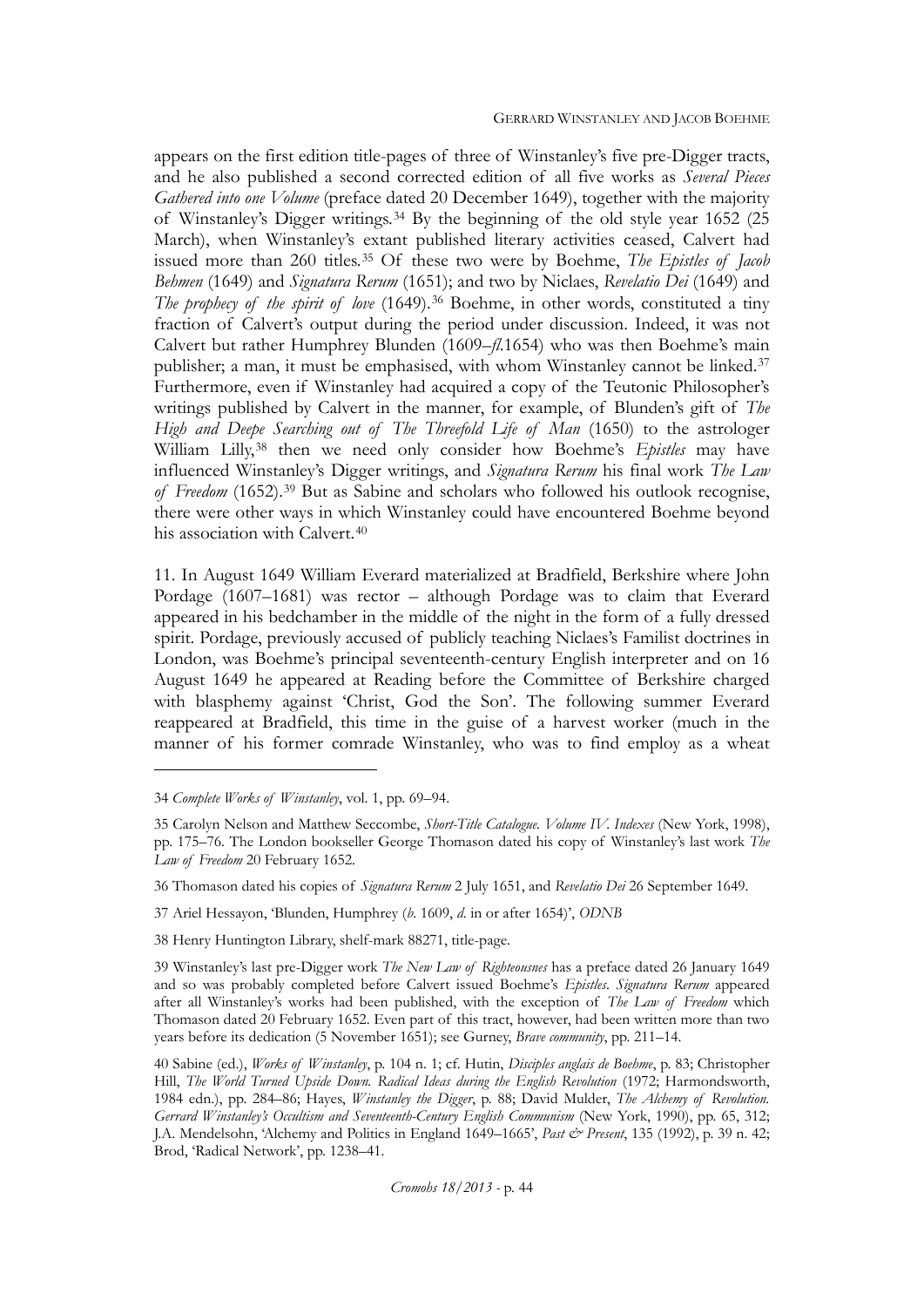thresher on Lady Eleanor Douglas's estate at Pirton, Hertfordshire). Further events place Everard together with Pordage and TheaurauJohn Tany, self-proclaimed High Priest and Recorder to the thirteen tribes of the Jews, at the rectory in Bradfield on or about 1 September 1650. Pordage later admitted that he had received Everard into his house for almost three weeks, though Everard was alleged to have been at Bradfield 'oftentimes' before. It must be stressed, however, that Everard had left the Diggers sometime after being questioned by Fairfax at Whitehall on 20 April 1649 (mistaken press reports in May placed him with the Leveller mutiny in Oxfordshire). Nor can it be shown that he knew Pordage before he became a Digger, despite a 'William Everet' having taken the protestation oath on 20 February 1642 in St. Lawrence, Reading – a parish where Pordage was to become successively curate and vicar.[41](#page-9-0) Thus notwithstanding all unsubstantiated speculation to the contrary, there is no evidence to connect Winstanley with Pordage through Everard. It is possible they knew each other, but this remains conjecture and on balance it seems more likely that Pordage had heard Everard speak of Winstanley's practise of community of goods.<sup>[42](#page-9-0)</sup>

12. What then of similarities between Boehme and Winstanley – which, with other possible influences, Perez Zagorin warned against over-emphasising lest it diminish from Winstanley's greatness and the uniqueness of his ideas.[43](#page-9-0) For more than a century various scholars encompassing a range of backgrounds and ideological commitments have, with varying degrees of caution, drawn a number of rarely convincing and, unfortunately, usually ill-informed parallels. Aspects of Winstanley's thought exhibiting suggested Behmenist resonances include his belief in human beings as microcosms or epitomes of the macrocosm;<sup>[44](#page-9-0)</sup> his understanding of the nature of evil;<sup>[45](#page-9-0)</sup> his conception of an inner light in conflict with darkness;<sup>[46](#page-9-0)</sup> his conviction that the risen Christ would save all humanity and restore the creation to its former prelapsarian condition;[47](#page-9-0) his identification of flesh with the feminine part of human nature which is subordinate to and corrupted by evil masculine powers;<sup>[48](#page-9-0)</sup>

<span id="page-9-0"></span><sup>41</sup> John Etherington, *A Brief Discovery of the Blasphemous Doctrine of Familisme* (1645), p. 10; John Pordage, *Innocencie Appearing Through the dark Mists of Pretended Guilt* (1655), pp. 5, 6, 11–12, 68–70, 72; Christopher Fowler, *Daemonium Meridianum: Satan at Noon* (1655), pp. 9, 11–13, 57, 79–80, 85–87, 91– 94; Hessayon, 'Everard, William', *ODNB*; Ariel Hessayon, 'Pordage, John (*bap*. 1607, *d*. 1681)', *ODNB*; Ariel Hessayon, *'Gold Tried in the Fire'. The Prophet TheaurauJohn Tany and the English Revolution* (Aldershot, 2007), pp. 194–200.

<sup>42</sup> Cf. *Complete Works of Winstanley*, vol. 1, p. 15 n. 50.

<sup>43</sup> Perez Zagorin, *A History of Political Thought in the English Revolution* (1954), p. 46.

<sup>44</sup> Jones, *Studies in Mystical Religion*, p. 495; cf. Hayes, *Winstanley the Digger*, p. 68.

<sup>45</sup> Bailey, *Milton and Boehme*, p. 113; Gibbons, *Gender in Mystical and Occult Thought*, p. 125; cf. Hayes, *Winstanley the Digger*, pp. 67–68.

<sup>46</sup> Jones, *Studies in Mystical Religion*, p. 495; Bailey, *Milton and Boehme*, pp. 112, 113; Maxse, 'Reception of Boehme in England', p. 33; Sabine (ed.), *Works of Winstanley*, p. 104 n. 1; Hayes, *Winstanley the Digger*, p. 67.

<sup>47</sup> Struck, *Einfluss Jakob Boehmes*, pp. 96–97; Arthur Williamson, *Apocalypse Then. Prophecy and the Making of the Modern World* (Westport, CT, 2008), p. 150; cf. Bailey, *Milton and Boehme*, p. 113; Brod, 'Radical Network', pp. 1240–41.

<sup>48</sup> Gibbons, *Gender in Mystical and Occult Thought*, pp. 129, 130–31; cf. Hayes, *Winstanley the Digger*, p. 69; Mulder, *Alchemy of Revolution*, pp. 59, 288.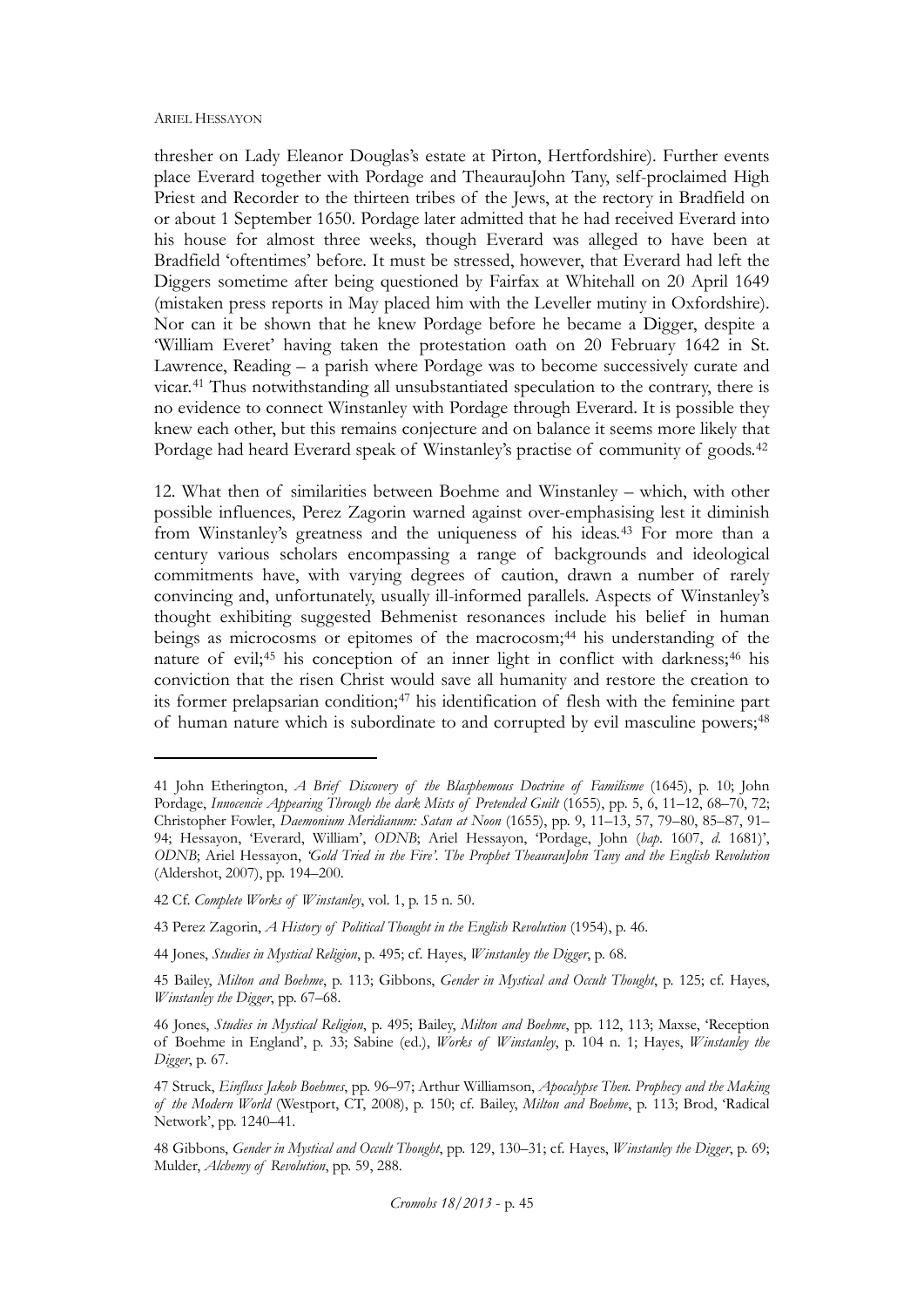his usage of the Virgin as a figure representing mankind's plain-heartedness;<sup>[49](#page-10-0)</sup> his likening God the Father to a consuming fiery orb which burns up the dross within man and envisaging this spiritual purification as akin to an alchemical process;<sup>[50](#page-10-0)</sup> his appeal to universally shared reason;<sup>[51](#page-10-0)</sup> his apprehension of imagination as 'a morally suspect counterpart to the spirit of Reason';<sup>[52](#page-10-0)</sup> his preference for allegorical readings of Scripture;[53](#page-10-0) and the anticlericalism which imbued his reformist zeal.[54](#page-10-0) In addition, it has been pointed out that Winstanley originated from Wigan, a large Lancashire parish where Charles Hotham (1615–1672), who published an abbreviation of Boehme's philosophy and then translated Boehme's *A Consolatory Treatise Of The Four Complexions* (printed by Thomas Wilson for Humphrey Blunden, 1654), was rector. Winstanley, however, had left Wigan at the age of twenty-one to take up a London apprenticeship in 1630 whereas Hotham, formerly Fellow of Peterhouse, Cambridge, was not presented to the rectory of Wigan until 1653.<sup>[55](#page-10-0)</sup>

13. Clearly not all the parallels adduced above carry the same weight and at first glance some appear relatively compelling; especially those dealing with specifics rather than commonplaces. But, as we shall see, Brian Gibbons's sense that 'there is little evidence of substantial Behmenist influence in the Digger milieu' will prove an understatement.[56](#page-10-0)

## III

14. Since there is no reason to suppose that Winstanley owned or ever saw a Boehme manuscript – among those extant are English renderings that predate printed versions of the latter part of 'Mysterium Magnum' and 'The Way to Christ' – the chronology of Boehme's publications in translation needs examining. Three works were issued at London before Winstanley finished his first tract: *Two Theosophicall Epistles* (printed by Matthew Simmons for Benjamin Allen, 1645); *XL. Qvestions Concerning the Soule* (printed by Simmons for Blunden, 1647); and *The Way to Christ* 

<span id="page-10-0"></span><sup>49</sup> Gibbons, *Gender in Mystical and Occult Thought*, p. 134.

<sup>50</sup> Mulder, *Alchemy of Revolution*, pp. 59–60; cf. J.M. Patrick, 'The literature of the Diggers', *University of Toronto Quarterly*, 12 (1942–43), p. 102; Hayes, *Winstanley the Digger*, pp. 63, 66–68, 77–80; Brod, 'Radical Network', p. 1241.

<sup>51</sup> Williamson, *Apocalypse Then*, p. 229; cf. Bailey, *Milton and Boehme*, p. 113.

<sup>52</sup> Gibbons, *Gender in Mystical and Occult Thought*, p. 125.

<sup>53</sup> Jones, *Studies in Mystical Religion*, p. 495; cf. Gurney, *Brave community*, p. 95.

<sup>54</sup> Bailey, *Milton and Boehme*, pp. 114–15; cf. Williamson, *Apocalypse Then*, p. 150.

<sup>55</sup> Hotham was presented by trustees who held the advowson under his father's will, see; Hull UL, DDHO/65/1, lease and release of the advowson of Wigan rectory (12 May 1656); George Bridgeman, *The History of the Church & Manor of Wigan in the County of Lancaster*, Chetham Society, new series, 15–18 (4 vols., Manchester, 1888–90), vol. 3, pp. 472–77, vol. 4, p. 722.

<sup>56</sup> Gibbons, *Gender in Mystical and Occult Thought*, p. 125.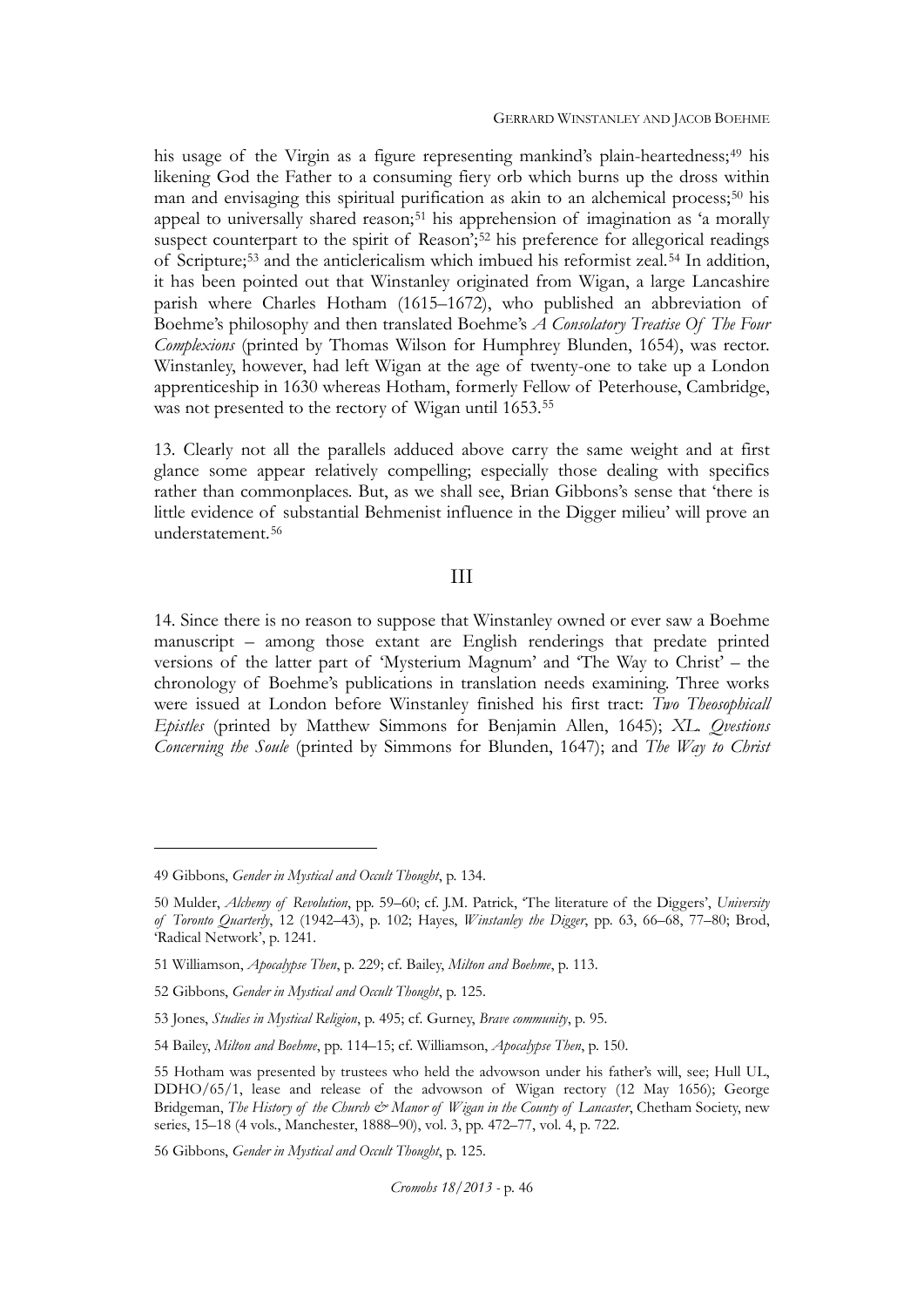*Discovered* (printed by Simmons for Blunden, 1648).[57](#page-11-0) *Concerning The Three Principles of The Divine Essence* (printed by Simmons for Blunden, 1648) appeared in two editions. One of these heralded the forthcoming *Mercurius Teutonicus, or, A Christian information concerning the last Times* (printed by Simmons for Blunden, 1649), which was published at the beginning of February 1649 – just after Winstanley dated his preface to *The New Law of Righteousnes* (26 January 1649).[58](#page-11-0) There followed *The Epistles of Jacob Behmen* (printed by Simmons for Calvert, 1649), then about mid-May 1650 *The High and Deepe Searching out of The Threefold Life Of Man* (printed by Simmons for Blunden, 1650),[59](#page-11-0) and by early July 1651 *Signatura Rerum* (printed by John Mackock for Calvert, 1651). Hence in theory Boehme's *Two Theosophicall Epistles*, *XL. Qvestions* and *Way to Christ* could have influenced any of Winstanley's texts; *The Three Principles* some pre-Digger tracts and all the Digger writings; *Mercurius Teutonicus* the Digger works; *The Epistles* perhaps the bulk of the Digger material; *The Threefold Life* and *Signatura Rerum* only *The Law of Freedom*.

15. Even so, it seems certain that Winstanley did not consult any of Boehme's works while writing his own. And while it is impossible to state definitively that a person never read, heard or discussed a particular text, it appears very probable that Winstanley was not influenced by Boehme's teachings directly, or indeed that he engaged with or reacted against them. The disparities between them are far too great. Winstanley's evolution from religious radical to social critic and utopian projector happened against a background of Civil War in the three kingdoms of England, Scotland and Ireland, the abolition of episcopacy and the emasculation of the Church of England, petitioning for religious toleration and justice, the emergence of political movements with radical demands, regicide and impassioned apocalyptic speculation, not to mention widespread poverty, harvest failure, desperate food shortages, economic decay and outbreaks of plague. While the Teutonic Philosopher provided occasional political commentary on the progress of the Thirty Years' War, Winstanley was fully engaged with pressing contemporary issues at the height of the English Revolution. Consequently there is no analogue in the relevant texts by Boehme for a number of Winstanley's doctrines and exhortations: his heterodox marriage of universal redemption and particular election; his sense of liberation from the bondage of outward observance of gospel ordinances such as Sabbath observance and the sacraments of Baptism and the Lord's Supper; his antiscripturism; his interpretation of fundamental passages of Revelation; his admiration for Magna Carta; his condemnation of monarchical and manorial exploitation ushered in with the Norman Conquest; his denunciation of buying, selling and hoarding; his vision of the Diggers as a spiritual and temporal community of love and righteousness in which goods but not women were held in common; his

<span id="page-11-0"></span><sup>57</sup> Thomason dated his copies of *Two Theosophicall epistles* 2 May 1645, and *The Way to Christ* 25 October 1647, while the copyright of *XL. Qvestions* was entered in the Stationers' register on 15 October 1646.

<sup>58</sup> Copyright of *The Three Principles* was entered in the Stationers' register on 20 December 1647, while that of *Mercurius Teutonicus* was entered on 2 February 1649. Thomason dated his copy of *Mercurius Teutonicus* 5 February 1649.

<sup>59</sup> *A Perfect Diurnall*, no. 22 (6–13 May 1650), p. 256; *Several Proceedings in Parliament*, no. 33, (9–16 May 1650) p. 486. William Lilly received his copy from Humphrey Blunden on 18 May 1650.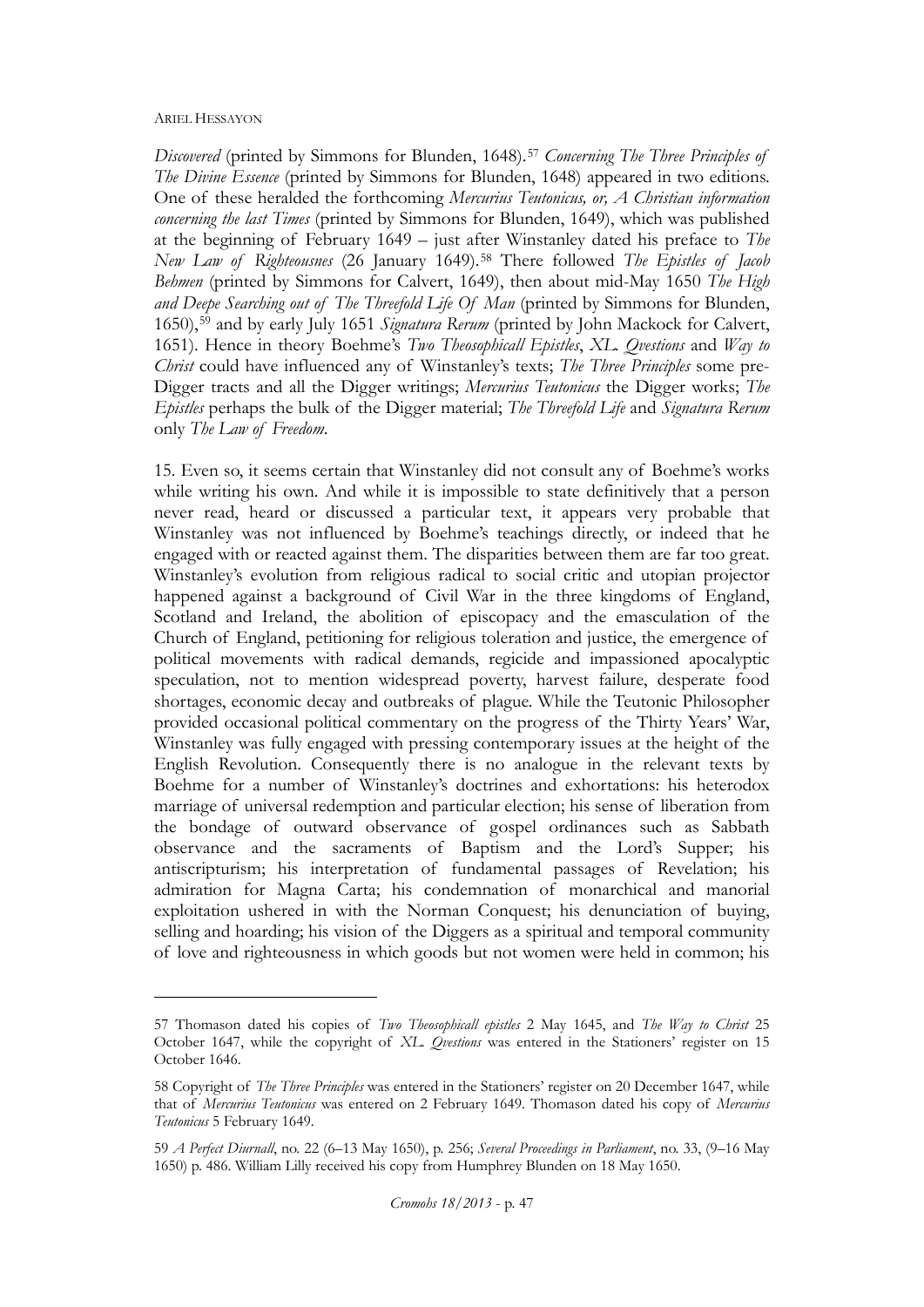desire to transform the earth into a common treasury, advocating redistribution of its produce to the poor and needy; and his declaration that acts of love consisted in performing gospel injunctions to feed the hungry and clothe the naked. Unlike Boehme, moreover, Winstanley eventually called for legal and political reforms together with an equitable distribution of the spoils of war in an ideal republic partly modelled on pre-monarchical ancient Israel.

16. Winstanley never quotes, paraphrases or alludes to Boehme. His prose style differs from the way in which Boehme's translators John Sparrow and John Ellistone rendered him into English. Nor does Winstanley adopt any of the neologisms introduced by these translators. Absent from his texts is a vocabulary of technical alchemical, astrological, cosmological and soteriological terms found in Boehme: abyss, Aether, astral, astringency, astrum, Aurora, constellation, ens, effluence, fiat, genetrix, geniture, limbus, magnetic, materia, matrix, Mercurius, negromancy, quintessence, regeneration, Sophia, sulphur, sydereall, tincture, turba and verbum, as well as the planets Luna, Mars, Jupiter, Saturn and Venus. Boehme's unmediated influence on Winstanley can therefore be discounted. If Winstanley did appropriate and adapt some of his ideas then this would have been through oral transmission or by engaging with other texts from the same milieu.

17. This is not surprising. Winstanley was neither a university trained scholar or clergyman, nor a rich merchant but a former bankrupt with a financially modest if settled existence when he began writing. So the likelihood is that from 1648 to 1652 he possessed only a handful of printed works, or at most a modest library intermittently supplemented with books borrowed from friends and relations. Indeed, the list of texts Winstanley read or referred to is small. Having once been deeply immersed in puritan modes of worship and instruction he was able to quote the King James Bible mainly from memory. He engaged with scriptural exegesis explaining the significance of 1,260 days in the coming Apocalypse (Daniel 7:25, Revelation 11:3, 12:6) and knew John Foxe's widely circulated Protestant history of the English Church, *Actes and Monuments of matters most speciall and memorable* (popularly known as *The Book of Martyrs*).[60](#page-12-0) He cited the legal commentaries of Sir Edward Coke, former Lord Chief Justice of the King's Bench,<sup>[61](#page-12-0)</sup> adopted and developed the notion of a 'Norman Yoke' in his Digger writings,<sup>[62](#page-12-0)</sup> used the phrase Machiavellian cheats,[63](#page-12-0) quoted proverbs and perhaps invented some of his own.[64](#page-12-0) He may also have been familiar with an edition of Thomas More's *Utopia*,<sup>[65](#page-12-0)</sup> with Francis Bacon or

<span id="page-12-0"></span><sup>60</sup> *Complete Works of Winstanley*, vol. 1, pp. 137, 185, 252 n. 995; T.W. Hayes, 'Gerrard Winstanley and Foxe's Book of Martyrs', *Notes & Queries*, 222 (1977), pp. 209–12; Hayes, *Winstanley the Digger*, pp. 42– 45.

<sup>61</sup> *Complete Works of Winstanley*, vol. 2, pp. 84, 103 n. 32.

<sup>62</sup> *Complete Works of Winstanley*, vol. 1, pp. 32, 43, vol. 2, pp. 44–45, 67–73, 110.

<sup>63</sup> *Complete Works of Winstanley*, vol. 2, pp. 307, 315, 357.

<sup>64</sup> *Complete Works of Winstanley*, vol. 2, pp. 113, 317, 332, 343, 358, 395 n. 162, 396–97 n. 182.

<sup>65</sup> Petegorsky, *Left-Wing Democracy*, p. 122; Zagorin, *History of Political Thought*, p. 52; H.N. Brailsford, *The Levellers and the English Revolution* (2nd edn., ed. Christopher Hill, Nottingham, 1983), pp. 659, 669;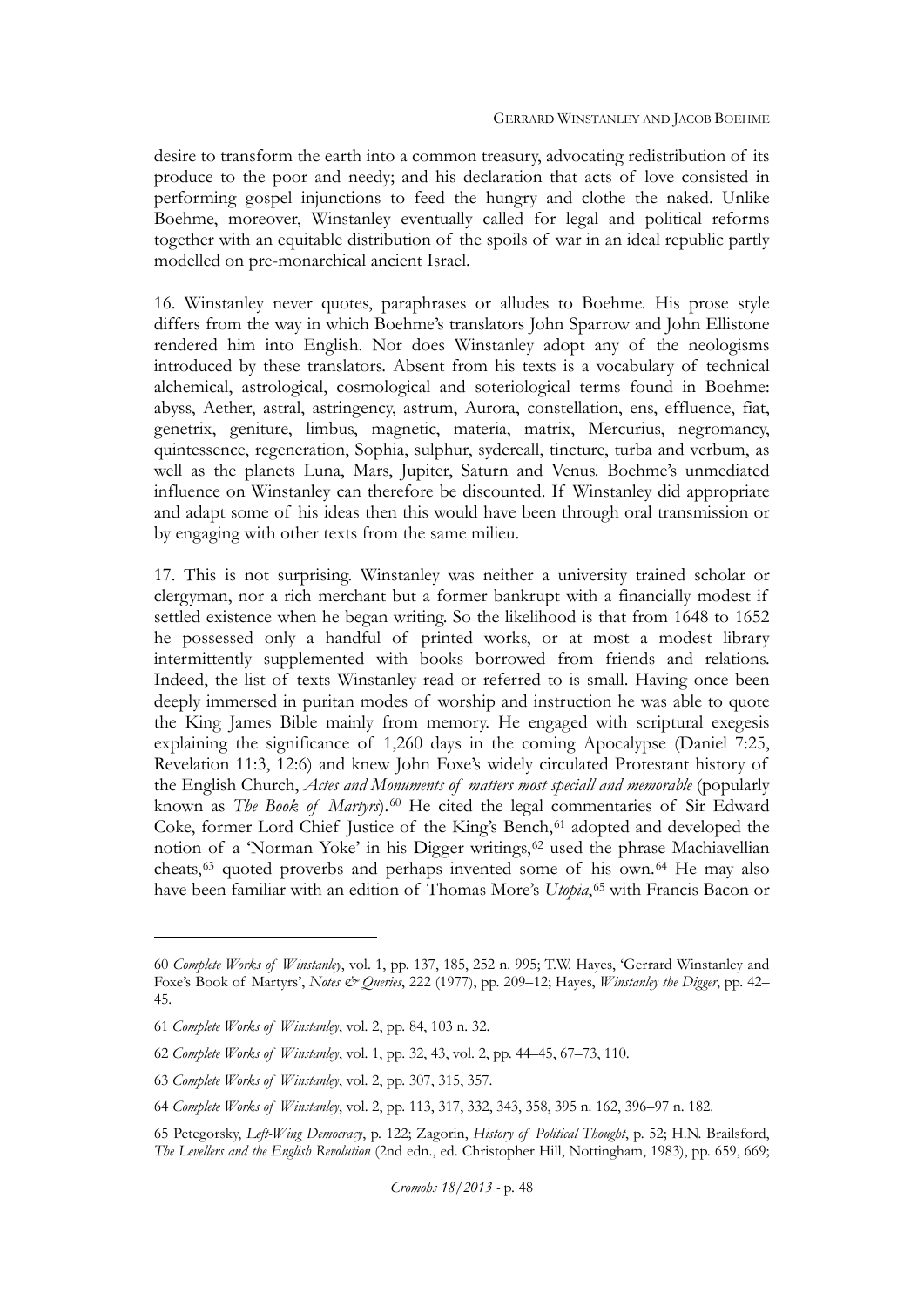popularisations of his philosophy,[66](#page-13-0) and with Anthony Ascham's *Of the Confusions and Revolutions of Government* (1649).[67](#page-13-0) Furthermore, Winstanley may have had some medical knowledge, perhaps derived from conversations with his mistress Sarah Gater and father-in-law William King (a prominent member of the Barber-Surgeons' Company), or by consulting their anatomical, herbal, physic, surgery and natural history books.<sup>[68](#page-13-0)</sup> This is significant because increasingly during this period the teachings of the physician Paracelsus (1493–1541), whose treatises exerted a deep influence on Boehme, were being adopted – sometimes in conjunction with Hermetic philosophy and innovative modifications by Jean Baptiste van Helmont (*d*.1644) – as a challenge to traditional Galenic medicine. Consequently Christopher Hill's assertion that Winstanley was 'certainly acquainted with the Paracelsian tradition' needs assessing in light of supposed resemblances between Boehme and Winstanley.<sup>[69](#page-13-0)</sup>

18. In *The Breaking of the Day of God* (preface dated 20 May 1648), Winstanley mentions the pericardium, a membranous sac enclosing the heart, in his treatment of the spear that pierced Christ's side (John 19:34).[70](#page-13-0) Although the pericardium had been discussed by the French surgeon Ambroise Paré in a work owned by Winstanley's father-in-law, and although Winstanley implies that his knowledge of the pericardium was derived from observation, it appears that he was ultimately indebted to a passage in the Essex clergyman John Smith's posthumously published *An Exposition of the Creed* (1632).[71](#page-13-0) Elsewhere and first in *The Saints Paradise* [1648] Winstanley introduced his understanding of the correspondence between the macrocosm and microcosm – or 'little world' as he later called it:

The world is man-kind, and every particular man and woman is a perfect creation of himself, a perfect created world ... man is the *world*, a perfect creation...[72](#page-13-0)

<span id="page-13-0"></span>Timothy Kenyon, *Utopian Communism and political thought in early modern England* (1989), pp. 198, 200, 204, 212–13, 224, 234.

66 *Complete Works of Winstanley*, vol. 2, p. 342; Christopher Hill, *Intellectual Origins of the English Revolution* (Oxford, 1965), pp. 116, 124–25; C. Hill, 'The Religion of Gerrard Winstanley', in Christopher Hill, *The Collected Essays of Christopher Hill. Volume Two* (Brighton, 1986), p. 198; Kenyon, *Utopian Communism*, pp. 237, 240; James Holstun, *Ehud's Dagger. Class Struggle in the English Revolution* (2000), pp. 385–86, 398, 401.

67 Gurney, *Brave community*, pp. 179–80.

 $\overline{a}$ 

68 *Complete Works of Winstanley*, vol. 2, pp. 236–37; TNA: PRO, Prob 11/254, fols. 150r, 151v, will of Sarah Gater (probate 24 April 1656); TNA: PRO, C 6/26/73, William King v. John Stone (31 January 1659); J.D. Alsop, 'Gerrard Winstanley: what do we know of his life?', in Andrew Bradstock (ed.), *Winstanley and the Diggers, 1649–1999* (2000), pp. 22, 24; Gurney, *Brave community*, pp. 68–69, 217.

69 Hill, *World Turned Upside Down*, p. 299; Christopher Hill (ed.), *Winstanley: The Law of Freedom and other writings* (Harmondsworth, 1973), p. 57; Mulder, *Alchemy of Revolution*, p. 65; N. Smith, 'Gerrard Winstanley and the Literature of Revolution', in Bradstock (ed.), *Winstanley and the Diggers*, p. 52; cf. C. Hill, 'William Harvey and the Idea of Monarchy', *Past & Present*, 27 (1964), p. 61; Hayes, *Winstanley the Digger*, p. 66.

70 *Complete Works of Winstanley*, vol. 1, p. 119.

71 Ambrose Paré, *The Workes of that famous Chirurgion Ambrose Parey*, trans. Thomas Johnson (1634), pp. 143–44; John Smith, *An Exposition of the Creed* (1632), p. 268; cf. Hayes, *Winstanley the Digger*, p. 29.

72 *Complete Works of Winstanley*, vol. 1, pp. 352, 442, vol. 2, p. 85.

*Cromohs 18/2013* - p. 49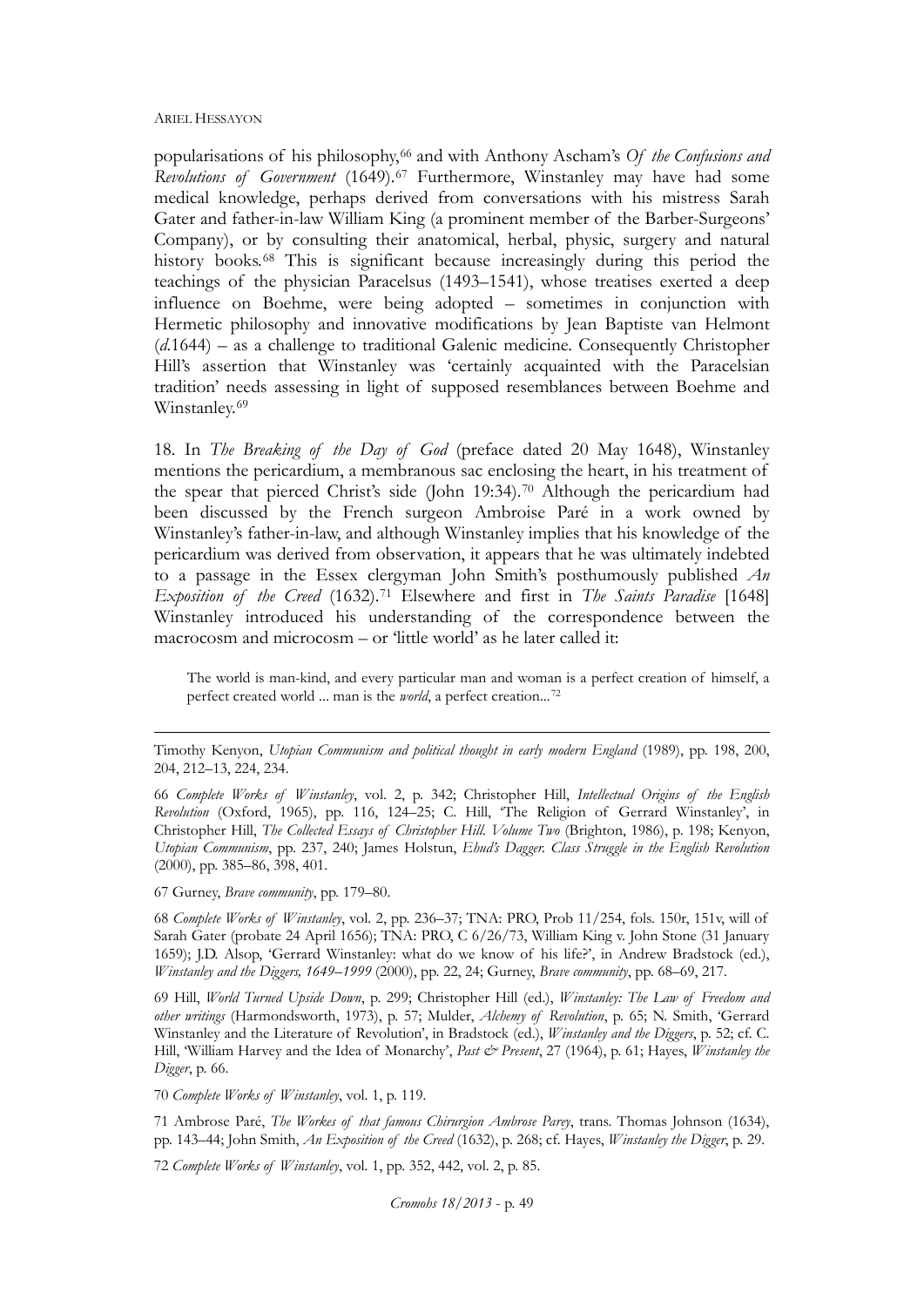He developed this notion in *The New Law of Righteousnes*:

In the beginning of time the whole Creation lived in man, and man lived in his Maker, the spirit of Righteousnesse and peace ... The whole Creation was in man, one within, and walked even with him.<sup>[73](#page-14-0)</sup>

Paracelsus too conceived of man as the 'Microcosme, or little world', believing that humans had a celestial and terrestrial body that separated at their death.<sup>[74](#page-14-0)</sup> Yet despite his large corpus of writings, not to mention pseudepigraphal treatises, few of Paracelsus' works were published in an English translation before *Of the Nature of Things* (1650), which appeared after the Diggers had been defeated.[75](#page-14-0) Indeed, while the notion of macrocosm and microcosm was also integral to Boehme's thinking,<sup>[76](#page-14-0)</sup> the idea was a commonplace that can be found anywhere from Paré's medical texts to Shakespeare's plays and celebrated sermons by the godly preacher Richard Sibbes.

19. More unusual is Winstanley's belief in *Saints Paradise* in 'masculine powers' dominating the soul in man's post-lapsarian state. These wicked powers reside in unrighteous poisoned flesh and include anger, covetousness, envy, hypocrisy, pride, self-seeking, self-love, subtlety and, governing them all, imagination. Evil 'masculine powers' also reign over the 'created flesh' or feminine part of human nature.[77](#page-14-0) In *The New Law of Righteousnes*, however, the gendering is reversed: cursed post-lapsarian flesh is identified with the feminine part and Christ's righteous spirit with masculine power.[78](#page-14-0) The Cambridge Platonist Henry More subsequently discussed in *Conjectura Cabbalistica* (1653) prelapsarian Adam's 'Masculine Powers' that is, following Philo Judaeus of Alexandria, the soul's spiritual and intellectual masculine faculties, but there is nothing comparable in Boehme.[79](#page-14-0) On the contrary, *Concerning The Three Principles of The Divine Essence* has a chapter on the creation of Eve out of all of Adam's essences in which Boehme describes the propagation of the soul and how the tincture is the house of the soul. This tincture differs between men and women, having been generated out of the limbus (heavenly substance from which Adam was created) in men, and the matrix (earthy compound consisting of the four elements) in women. In their mutual longing for the Virgin, whose form governed the soul and which they fancy to be within each other, masculine and feminine copulate ensuring that the tinctures mingle together.[80](#page-14-0) Again, Winstanley's developed understanding of

<span id="page-14-0"></span><sup>73</sup> *Complete Works of Winstanley*, vol. 1, pp. 478, 539.

<sup>74</sup> Paracelsus, *Of the Nature of Things*, trans. J[ohn] F[rench] (1650), p. 81; Jolande Jacobi (ed.), *Paracelsus. Selected Writings* (1979; Princeton, NJ, 1988), pp. 17–18, 152.

<sup>75</sup> Thomason dated his copy 26 June 1650.

<sup>76</sup> Jacob Boehme, *The Second Booke. Concerning The Three Principles of The Divine Essence*, trans. J[ohn] S[parrow] (1648), 2.7, 10.4, pp. 7, 78; Boehme, *Epistles,* 23.6, 24.7, pp. 169, 173.

<sup>77</sup> *Complete Works of Winstanley*, vol. 1, pp. 351–52, 353.

<sup>78</sup> *Complete Works of Winstanley*, vol. 1, p. 480; cf. Hayes, *Winstanley the Digger*, pp. 114, 238 n.66.

<sup>79</sup> Henry More, *Conjectura Cabbalistica* (1653), pp. 67–68, 221.

<sup>80</sup> Boehme, *Three Principles*, 13.37–41, pp. 123–24.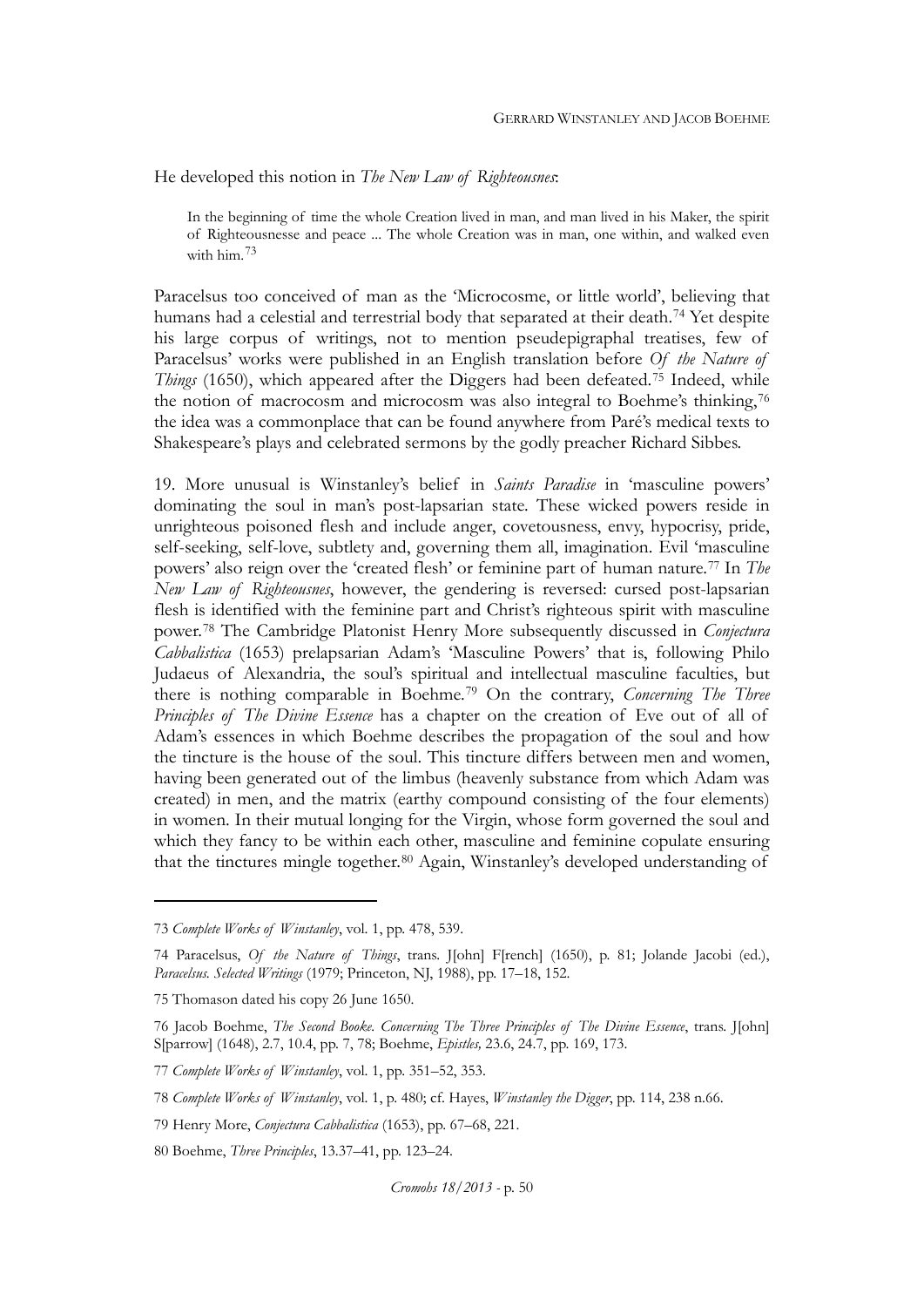the five senses is unparalleled in Boehme. According to Winstanley, hearing, seeing, tasting, smelling and feeling are aspects of the living soul in paradise, but corrupted by selfish imagination in humankind's post-lapsarian condition. Whereas for Boehme they represent a way of illustrating the complex process of how inward qualities enable the apprehension of outward things.<sup>[81](#page-15-0)</sup>

20. Turning to angels, which Winstanley deals with most thoroughly but not entirely systematically in *Breaking of the Day of God* and *Saints Paradise*, his initial concern is with apocalyptic exegesis.<sup>[82](#page-15-0)</sup> Here the four angels bound in the River Euphrates, which are let loose by the sixth angel with the trumpet (Revelation 9:14–15), represent four spiritual powers of wickedness: subtlety, hypocrisy, envy and cruelty. These evil powers of darkness are 'bound up within the very body of the Serpent'.[83](#page-15-0) There are three types of evil angel: firstly, those sent by God into the soul, which are powers of darkness to keep humans in bondage; secondly, mighty powers with a divine commission to destroy rebellious peoples; thirdly, envy, covetousness and pride manifest in the wicked. By contrast, good angels enable inward apprehension of God either within the soul, within the heart ('by voice, vision, dream, or revelation'), or through their function as messengers in corporeal male form.<sup>[84](#page-15-0)</sup> Angels are also central to Winstanley's explanation of Adam's pre- and post-lapsarian state. Before the fall God planted angels in Adam. He had poured several measures of his spirit into these 'sparks of glory', which were love, humility, sincerity, contentment and quiescence. They were alive in Adam (microcosm), and all lived within God, the perfect centre (macrocosm) whose nature they reflected. Adam, however, hearkened to the Serpent's whispering temptation which represented selfishness. As a result, the 'shining Angels of light' placed within human nature fell into darkness and became transformed into devils or evil angels – murderers and deceivers living unrighteously. Sinful conduct caused by human failings happened only through God's consent, but redemption would come through Christ. For God's Saints acted virtuously because of the undimmed sparks of glory within themselves. And on being wholly taken up into God they would apprehend him spiritually through their restored five senses.<sup>[85](#page-15-0)</sup>

21. This is quite different from Boehme, for whom angels had been created in the first principle (new birth, life) out of God's indissoluble band (essence, substance). This gave them the properties of fire and light and those that did not fall continue in paradise where there is love, joy and perfection. Elsewhere Boehme writes of angels inhabiting the second principle in the paradisical world. The third principle, which is a similitude of the paradisical world, was created after the fall of the devils. As for the soul it had all three principles within it: the most inward was the worm or brimstone spirit; the second was divine virtue which transformed the worm into an

<span id="page-15-0"></span><sup>81</sup> *Complete Works of Winstanley*, vol. 2, pp. 4–5, 177–82; cf. vol. 1, pp. 330, 497, 550; Boehme, *Three Principles*, 15.58, 66–71, pp. 168, 170–71.

<sup>82</sup> *Complete Works of Winstanley*, vol. 1, pp. 134–35, 163–65, 166, 278–79, 286, 290–91.

<sup>83</sup> *Complete Works of Winstanley*, vol. 1, pp. 166, 370.

<sup>84</sup> *Complete Works of Winstanley*, vol. 1, pp. 354–55, 538.

<sup>85</sup> *Complete Works of Winstanley*, vol. 1, pp. 347–55.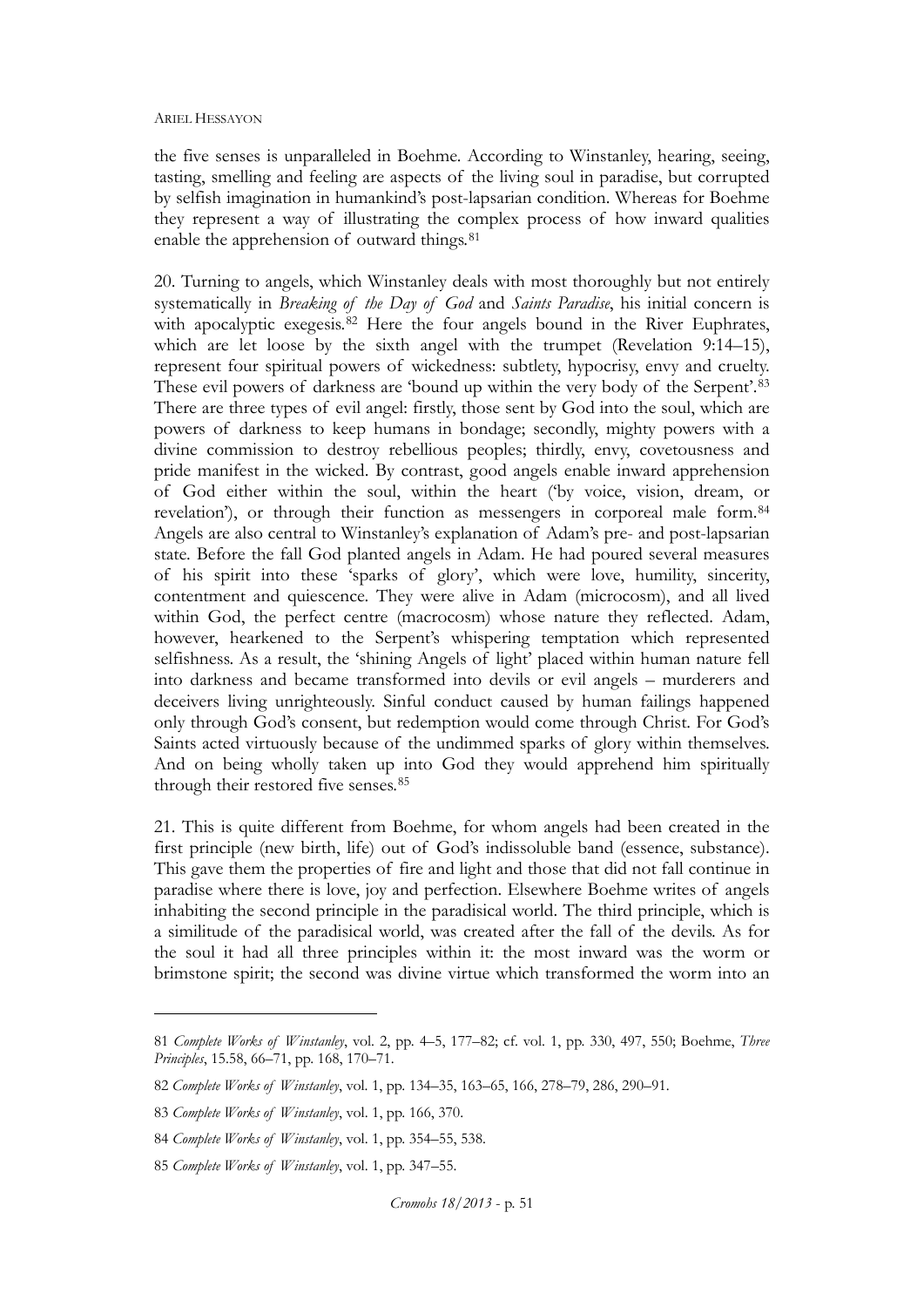angel; the third was of this world. Hoping readers divined his meaning thus far, Boehme then attempted to make Adam's fall intelligible through a recondite account of the temptation.[86](#page-16-0)

22. Returning to Winstanley, initially he took prelapsarian Adam to be synonymous with the Garden of Eden (Genesis 2:8). Perhaps alluding to the Hebrew meaning of Eden ('delight'), he explained that Adam, who represented humanity, was a living thing 'in whom God delighted'. Later, however, in *Fire in the Bush* (1650) the Garden of Eden denoted both the uncultivated 'spirit of man' (in which had sprung up the four weeds of self-love, pride, envy and covetousness), and man's heart (the seat of joy, peace, humility, self-denial, patience, sincerity, truth and equity).[87](#page-16-0) Despite this interpretative shift, Winstanley was consistent in reading Genesis allegorically rather than literally. Hence in the same vein, the tree of knowledge of good and evil located in the middle of the Garden (Genesis 2:17, 3:3) existed within Adam. This tree was humanity's imagination. So the forbidden fruit Adam ate was not an actual apple. Instead it signified selfishness and imagination arising within his heart; the Serpent (self-love) enticing Adam's disobedient hand toward it.[88](#page-16-0) Although Boehme likewise discussed the tree of knowledge and its fruit, attributing Adam's fall from his paradisical condition to the lust that had infected his nature,<sup>[89](#page-16-0)</sup> a more apposite comparison – as Winthrop Hudson and Nigel Smith have appreciated – is with Sebastian Franck's *The Forbidden Fruit*.[90](#page-16-0)

23. First published at Ulm in 1534 as the third in a four-part collection which included German translations of Erasmus's *Praise of Folly* and Heinrich Cornelius Agrippa's *De incertitudine & vanitate scientiarum*, Franck's *Von dem Bawm des Wissens güts unnd böses* was afterwards issued separately at Augsburg in 1538 and then a century later translated from a Latin version into English by John Everard.<sup>[91](#page-16-0)</sup> Combining elements of Johannes Tauler and *Theologia Germanica* with selective paraphrasing of Agrippa's savage criticism of contemporary moral attitudes and the insufficiency of

<span id="page-16-0"></span><sup>86</sup> Jacob Boehme, *XL. Qvestions Concerning the Soule*, trans. J[ohn] S[parrow] (1647), 1.179, pp. 26–27; Boehme, *Three Principles*, 4.37, 65–67, 5.16–18, 24, 10.8, 11.1–2, 12.56, pp. 24, 30–31, 37, 39, 79, 90, 112; see also, Hans Martensen, *Jacob Boehme, 1575–1624. Studies in his Life and Teaching*, trans. T. Rhys Evans (revised Stephen Hobhouse, 1949), pp. 125–30; John Stoudt, *Sunrise to Eternity. A Study in Jacob Boehme's Life and Thought* (Philadelphia, PA, 1957), pp. 236–38; Andrew Weeks, *Boehme. An Intellectual Biography of the Seventeenth-Century Philosopher and Mystic* (Albany, NY, 1991), pp. 78–81.

<sup>87</sup> *Complete Works of Winstanley*, vol. 1, pp. 259–60, 338, 493, vol. 2, pp. 129, 132, 172, 173, 176–77, 207. Thomason dated his copy of *Fire in the Bush* 19 March 1650.

<sup>88</sup> *Complete Works of Winstanley*, vol. 1, pp. 260–61, 270, 341, 534, vol. 2, p. 177, 180–81, 188.

<sup>89</sup> Boehme, *Three Principles*, 9.6, 10.22–25, 11.5–10, 39–41, pp. 66–67, 82–83, 91–92, 99.

<sup>90</sup> W.S. Hudson, 'Gerrard Winstanley and the early Quakers', *Church History*, 12 (1943), p. 179 n. 9; Nigel Smith, *Perfection Proclaimed. Language and Literature in English Radical Religion 1640–1660* (Oxford, 1989), pp. 238, 239–40.

<sup>91</sup> CUL, MS Dd.XII.68 fols. 2-49, Sebastian Franck, 'The Tree of Knowledg of Good and Evill', trans. John Everard (1638); Jones, *Spiritual Reformers*, pp. 51, 57–58; Steven Ozment, *Mysticism and Dissent. Religious Ideology and Social Protest in the Sixteenth Century* (New Haven, 1973), pp. 146–48; Smith, *Perfection Proclaimed*, pp. 114–15, 122, 125.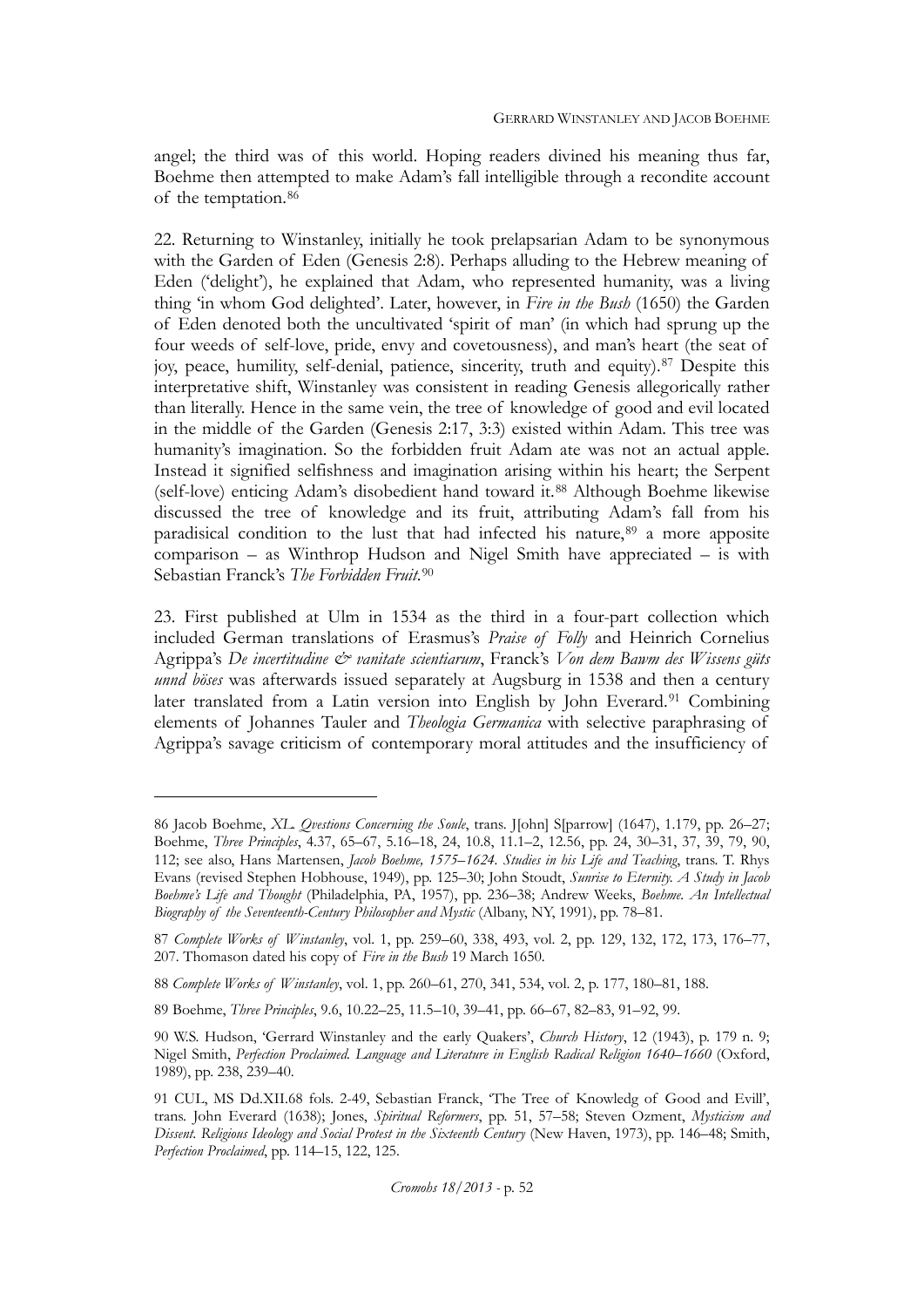learning – 'meer ignorant fables and foolishnesse' – Franck's mockery of human wisdom was counterbalanced by his call for humility and self-abnegation:

except ye renounce your selves, and hate your own life, ye cannot enter into the kingdom of God.

Accordingly Franck equated the tree with Adam's nature, will and knowledge. Upon eating its fruit Adam became enamoured of himself. This self-love was a vice and following his banishment from paradise the tree was planted in Adam's heart. Henceforth it spread throughout his boughs (descendants) so that:

This tree is planted in every one of our hearts, and is nothing else but our own wit, reason, flesh, knowledge, and will, to which as long as we adhere ... we can have no pardon from God.<sup>[92](#page-17-0)</sup>

Both Franck and subsequently Winstanley envisaged the tree as existing within humanity, its fruit symbolising deleterious attributes that made people love themselves and their empty accomplishments instead of God. Indeed, despite slight variations the resemblances between them are suggestive and while it cannot be proven that Winstanley read Franck he still seems to have been familiar, albeit perhaps indirectly, with his teachings. It is also noteworthy that although Winstanley's interpretation was not a blasphemous offence other allegorical readings which took the Serpent to mean sexual appetite had aroused the Presbyterian heresiographer Thomas Edwards's indignation.[93](#page-17-0)

24. A profound consequence of eating the forbidden fruit was God's cursing the serpent and the ground (Genesis 3:14–18). The latter was usually interpreted as compelling humans to labour for food outside Eden and accounted for the origin of cultivation. For Winstanley, however, the cursed earth had a twofold meaning. Inwardly it represented the power of darkness which held the corrupted flesh of fallen humanity in bondage; outwardly it signified barren wasteland entangled with thorns and briars (Isaiah 10:17). Yet redemption was at hand. Like wheat buried under clods of earth, Christ the son of righteousness was 'arising and spreading himself again' within the hearts of his sons and daughters, breaking forth in glory to remove the curse placed upon the Creation (Romans 8:22) – that is, purifying humanity. At the same time fertilising, tilling, digging and ploughing the earth would create a blessed fruitful common treasury akin to Eden.[94](#page-17-0) Boehme on the other hand explained that the curse changed Adam's nature from a paradisical into a bestial man. Adam fell into the four elements, becoming a mixture of earth, fire, air and water. In addition, God withdrew his hidden element from the earth so that the root of earthly fruit now consisted of the four elements which nonetheless retained their fierce

<span id="page-17-0"></span><sup>92</sup> Augustine Eluthenius [*pseud*. = Sebastian Franck], *The Forbidden Fruit: or, a treatise Of the Tree of Knowledge of Good and Evill*, trans. John Everard (1642), pp. 5–6, 15, 46–47, 50, 61, 107–08, 150; cf. Valentin Weigel [*pseud*.], *Astrology Theologized* (1649), p. 27.

<sup>93</sup> Thomas Edwards, *Gangraena* (3 vols., 1646), vol. 3, p. 2; cf. Anon., *Divinity and Philosophy Dissected, and set forth, by a mad Man* (Amsterdam?, 1644), pp. 39–40; Anon., *Little non-such* (1646), p. 4; Thomas Browne, *Pseudodoxia Epidemica* (1646), book 7, chapter 1, pp. 339–41.

<sup>94</sup> *Complete Works of Winstanley*, vol. 1, pp. 263, 268, 279–80, 356, 359–61, 368, 374, 421, 422–24, 473, 474, 475, 478, 480, 482, 509, 513–14.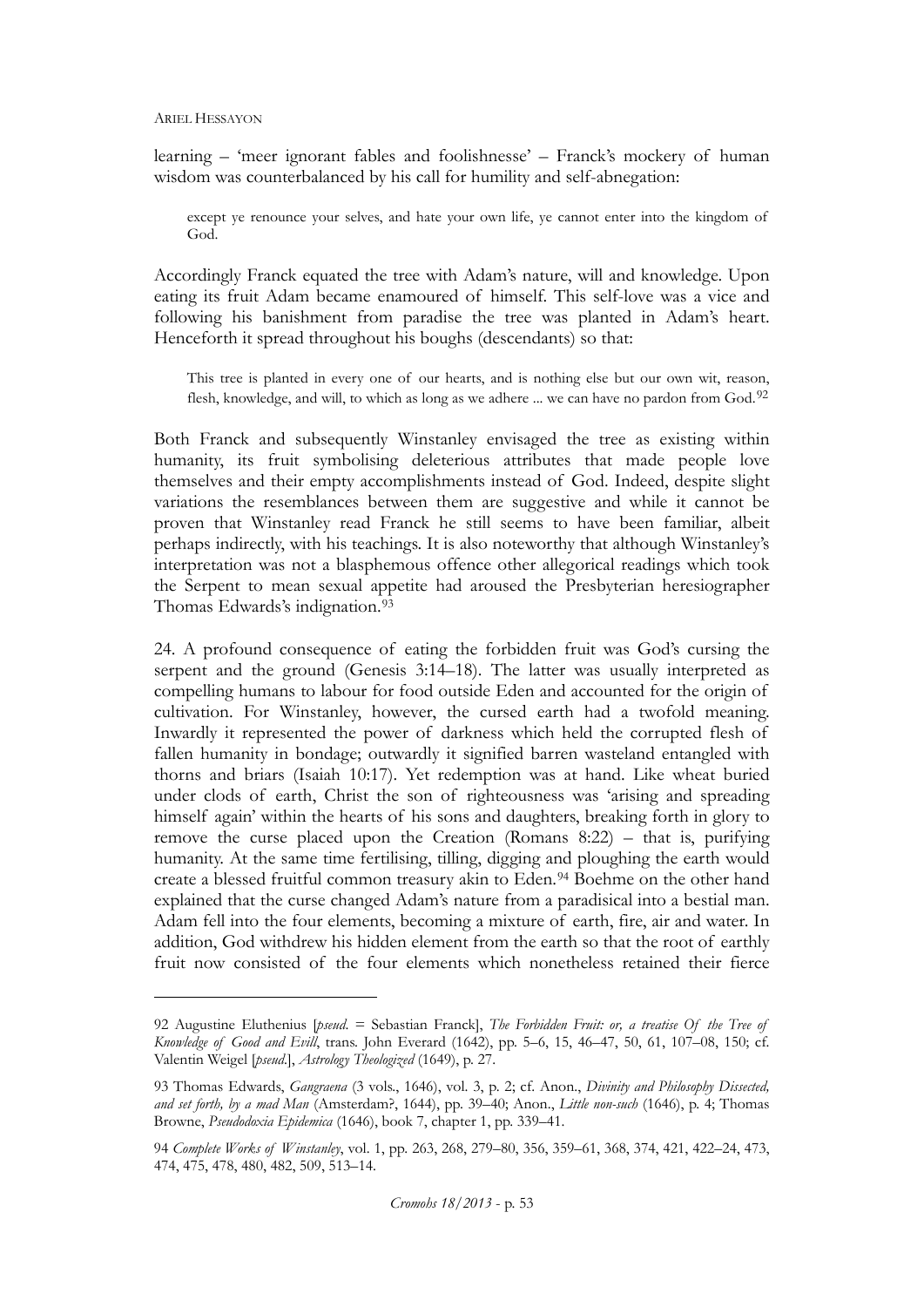quality. Animals too became wilder and fiercer thus bringing an end to Adam's dominion over them.[95](#page-18-0)

25. Notwithstanding its pernicious legacy, Winstanley believed that the indwelling God would remove the curse. Apprehending God first as a bright and clear burning spirit, then a 'fiery orb' or 'everlasting fire' of love, and finally as 'pure reason', he promised that God's appearance within human hearts would cleanse the poisoned earth – that is, consume the cursed powers of envy, pride, covetousness and self-will that ruled within corrupted flesh. Winstanley likened this process to purging dross from gold in a furnace and recounted how he had been tormented when the enmity of his own nature had been 'scorched and burned' by God's righteous law (the dispensation of his wrath) shining forth upon him.[96](#page-18-0) David Mulder has suggested that Winstanley's ideology was indebted to Hermetic philosophy and that alchemical themes derived from Boehme and ultimately Paracelsus pervade his texts: original sin corresponded to the sulphuric or masculine principle, the four elements to the mercurial or feminine principle, while God equated with salt or the fiery principle.[97](#page-18-0) Even so, Mulder's scheme is too elaborate and cannot be supported with evidence. Certainly comparing cleansing from sin through the transmuting agency of Christ's fiery love with the separation of gold from dross in the refiner's fire was a favoured alchemical simile.[98](#page-18-0) But Winstanley did not appropriate the Paracelsian-Behmenist concept of three primordial substances or principles: Sulphur, Mercury and Salt. Only salt occurs in his writings.[99](#page-18-0) This is because his language was primarily biblical, drawing in these instances on Isaiah 1:25 and Hebrews 12:29. Indeed, the potent image of Christ's appearance as a refiner purging impurities like gold tried in the fire (Malachi 3:2–3, 2 Esdras 16:73, Revelation 3:18) was fairly commonplace in puritan conversion narratives.[100](#page-18-0) Alchemical resonances therefore constitute a minor rather than major chord in Winstanley's writings.

26. As for Winstanley's concept of an inner light in conflict with darkness and use of expressions also found in Boehme, namely 'children of light' and 'dark world', these too are explicable.[101](#page-18-0) Children of light is biblical (John 12:36), while dark world was a term used by a number of well-known Church of England clergymen including Arthur Dent, Richard Rogers, William Perkins, John Preston and William Dell.

 $\overline{a}$ 

99 *Complete Works of Winstanley*, vol. 1, pp. 348, 413, 530, vol. 2, pp. 101, 109, 175, 200, 262, 310, 356.

100 Hessayon, *'Gold Tried in the Fire'*, pp. 89–90.

<span id="page-18-0"></span><sup>95</sup> Boehme, *Three Principles*, 18.3–9, pp. 215–17.

<sup>96</sup> *Complete Works of Winstanley*, vol. 1, pp. 102–03, 266–67, 331, 339, 345, 346, 358–59, 361, 372, 377– 78, 413, 431, 440.

<sup>97</sup> Mulder, *Alchemy of Revolution*, pp. 52–66; cf. Hayes, *Winstanley the Digger*, pp. 63, 66–67, 77–79, 80; Gurney, *Brave community*, p. 99.

<sup>98</sup> Cf. Jacob Boehme, *The Way to Christ Discovered*, [trans. John Sparrow?] (1648), book 1 pp. 49, 87, book 4 pp. 17, 23; Boehme, *Epistles,* sig.a2r3.

<sup>101</sup> *Complete Works of Winstanley*, vol. 1, pp. 102, 434; Boehme, *Three Principles*, 9.45, 14.31, 19.58, pp. 76, 138, 253 (children of light); *Complete Works of Winstanley*, vol. 1, p. 313, vol. 2, p. 204; Boehme, *Way to Christ*, book 1 p. 2, book 3 p. 16 no. 46; Boehme, *Epistles,* 1.66, 2.8, 4.105, 5.40, 5.63, 5.67, 5.71, pp. 15, 20, 64, 74, 78, 79 (dark world).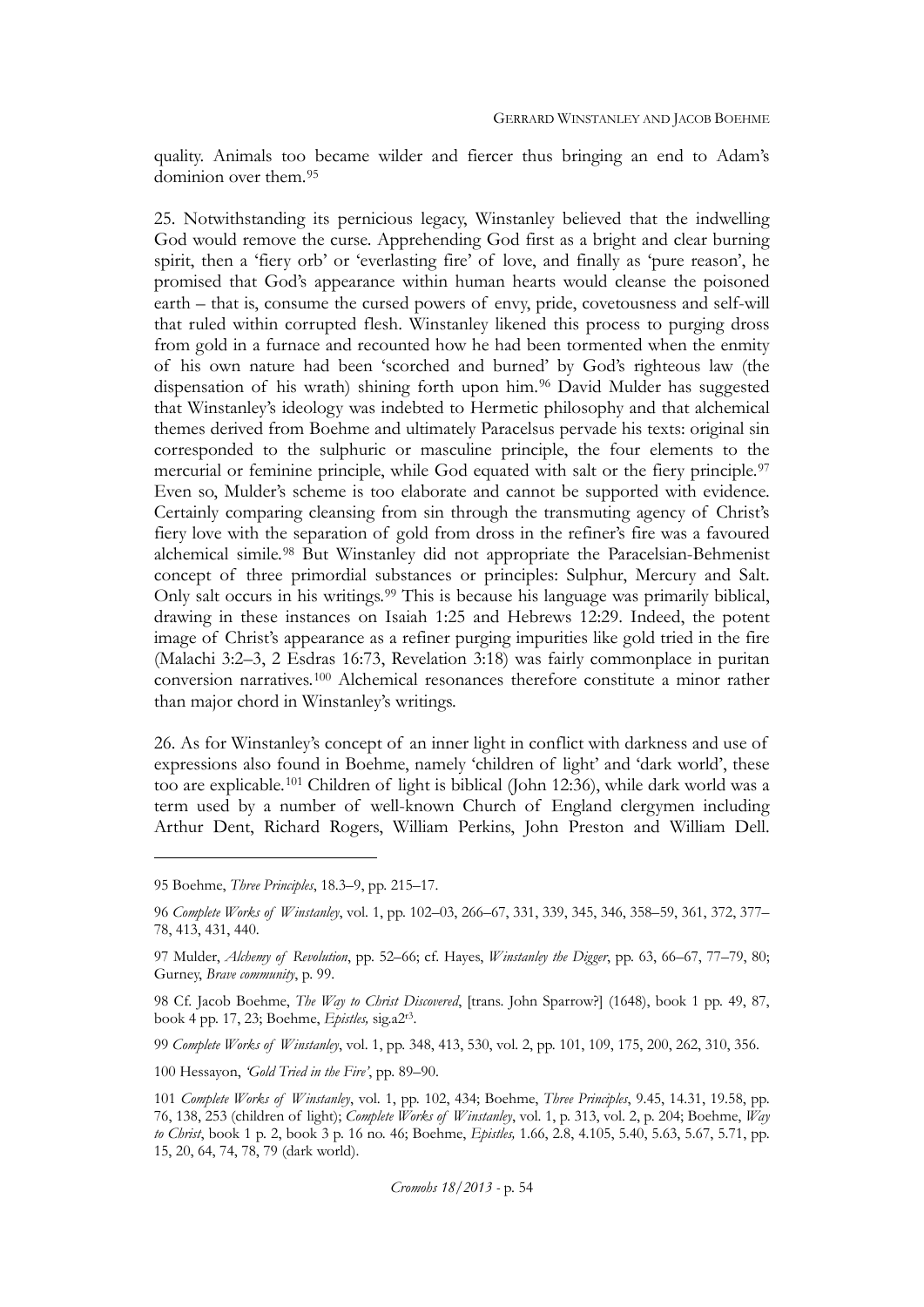Perhaps more interesting is Winstanley's sense of apocalyptic chronology. He variously maintained that Adam disobeyed, fell or died 'about 6000 years ago'. Significantly, he also believed that this period of time had nearly expired and that the world would therefore continue for 6000 years.<sup>[102](#page-19-0)</sup> Counting each millennium as equivalent to one of God's days (2 Peter 3:8), Winstanley may also have known popularisations of a Jewish prophecy attributed to Elias's progeny or disciples and taken from the Babylonian Talmud. In the Hebraist Hugh Broughton's version these 6000 years of human history were divided into three equal ages: 2000 years before the Law (*Tohu*); 2000 years with Mosaic Law; 2000 years in the days of the Messiah (Christ).[103](#page-19-0) The prophecy also accorded with the notion that following the 6000 years there would be a further 1000 when Christ ruled with his saints. This was the millennium, corresponding to the seventh day (Sabbath of rest) in the creation narrative. Its central theme was also incorporated within several predictions and discussed by, among others, Michael Gühler in *Clavis Apocalyptica* (1651), who calculated that the allotted 6000 years would expire in 1655.[104](#page-19-0) Boehme was more cautious. Responding in August 1620 to the visionary Paul Kaym's chiliastic interpretation of scriptural passages concerning the '*Last Times*', he warned against attempting to penetrate God's secrets without divine illumination; whether or not the world continued for '*Seven thousand*' years (Elias's 6000 added to the millennial Sabbath) was a mystery hidden from mankind.<sup>[105](#page-19-0)</sup>

## IV

27. In the absence of a library catalogue, ownership inscription, quotations, paraphrasing, allusions, neologisms, linguistic similarities and pronounced affinities of thought, there is no evidence to suggest that Boehme's published writings – either acquired directly from a bookseller, or mediated through friends and acquaintances – had any discernible influence on Winstanley. The same can probably be said of several other translated texts within the same milieu: *Theologia Germanica* and works by or attributed to Paracelsus, Weigel and Cusanus. As we have seen, a significant exception is Franck's *Forbidden Fruit*, while possible Familist parallels need examining further. To ask to what degree Winstanley's thought was indebted to or a reaction against Boehme's philosophy thus poses one question which simultaneously obscures another. Namely, did any Diggers influence certain Behmenists? Reframing this potential relationship yields a more suggestive conclusion. For it is conceivable that the Surrey Diggers, who would send out authorised emissaries in March 1650, spread

<span id="page-19-0"></span><sup>102</sup> *Complete Works of Winstanley*, vol. 1, pp. 483, 499, 500, 535, vol. 2, pp. 130, 207, 208; cf. William Farmer, *Art thou a Ruler in Israel* (1648), p. 10; Henry Walker, *Bereshit, The Creation of the world* (1649), p. 6; Edward Spencer, *A Breife Epistle to the Learned Manasseh Ben Israel* (1650), p. 8; TheaurauJohn Tany [*pseud*. = Thomas Totney], *My EDICT Royal* (no date = 1655?), p. 1.

<sup>103</sup> Hugh Broughton, *A treatise of Melchisedek, proving him to be Sem* (1591), sig. Iiir ; John Harvey, *A Discoursive Probleme concerning Prophesies* (1588), pp. 12–17; see also, Désirée Hirst, *Hidden Riches. Traditional symbolism from the Renaissance to Blake* (1964), p. 148; Katherine Firth, *The Apocalyptic Tradition in Reformation Britain* (Oxford, 1979), pp. 150, 156, 161.

<sup>104</sup> [Michael Gühler], *Clavis Apocalyptica* (1651), pp. 26, 34; Eleanor Davies, *The Restitution of Prophecy* (1651), pp. 38–39; Anon., *Sundry strange Prophecies of Merline, Bede, Becket* (1652), p. 34.

<sup>105</sup> Boehme, *Epistles,* 4.39, 4.50, 4.51, pp. 54–55, 56.